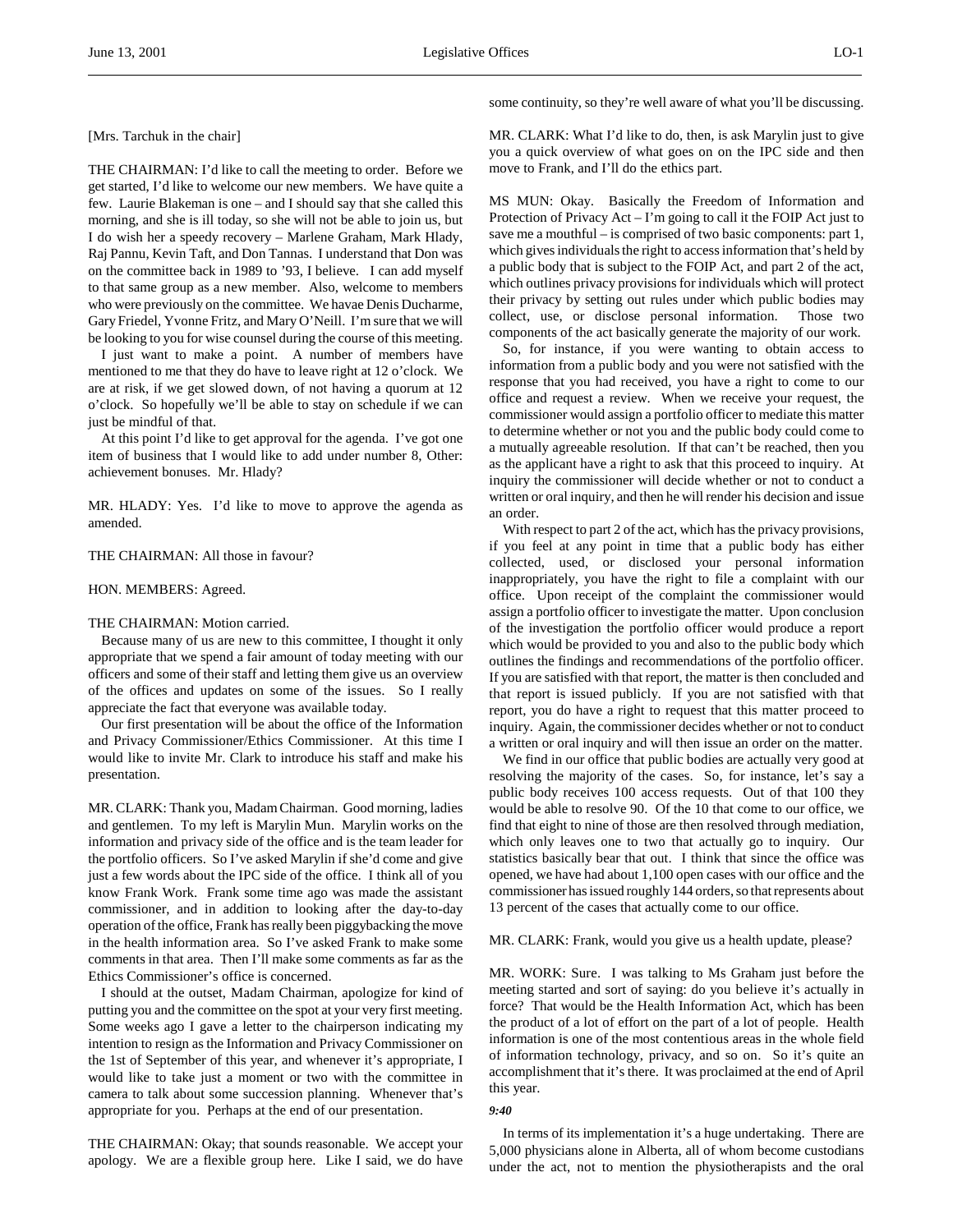surgeons and the people that work in hospitals and therapists of other kinds and so on. All those people who receive public money for providing health care services are now what the act calls custodians in terms of Albertans' health information.

Alberta and Manitoba are the only two provinces in the country with operational health information acts. Ontario has tried one, and they were pretty much slam-dunked by the federal Privacy Commissioner – I don't want to go there – in a sort of attack that has left a lot of us in the privacy community scratching our heads, I suppose would be the fairest thing to say. British Columbia and a number of other provinces have talked about health information legislation. So there is a recognition of a need for it, but so far only Alberta and Manitoba have managed to get there.

The act is controversial; there's no doubt about it. It allows Albertans clear access to their health information, which is a very good thing. Previously you had to look through – any number of other statutes would tell you whether or not you could have your own health information or to what extent you could: the Hospitals Act, Mental Health Act, Public Health Act, and so on. Now there's one statute that sets out the rules.

The controversy arises in that the statute does sanction a certain amount of sharing of health information among health professionals. The analogy that's used is an arena, that once you gain entry to this arena as a health care professional, the movement of information within the arena is freer than outside the arena, and some people have taken issue with that.

I don't think that's a slight against the Alberta legislation. That debate is going on all over the country. There's a huge academic and political debate over the uses that may be made of health information. If we could use people's personal health information to hasten cures for cancer, would you do it? I don't know. Some people would; some people wouldn't. The point is that the legislation we have has taken a position on that question, and it's gained some controversy, but the controversy exists across the country.

The chairperson said that I could hand this stuff out to you as I spoke or at the end of my words. Alberta Health and Wellness took the position of training this tremendous number of custodians under the act by doing the more exhaustive schooling. They've produced a video, a CD-ROM, and a policy manual that's quite thick that explains the legislation, the principles behind it, some do's and don'ts. Being a smaller operation with a smaller budget, we gave some thought to how we might best be able to assist with the education process for all the people that have obligations under the Health Information Act, and we came up with a couple of small things.

One is – and I'd like you each to have one because this committee is very important to the job we do. We call it the comic book just to distinguish it from the more encyclopedic stuff which describes the act in a less detailed and more conversational kind of way. For doctors and health care professionals we had some laminates done, just two pages on the act that they can kind of have floating around the office or the lab, and then we did some brochures. So there you are.

We have two portfolio officers now on the health information side. We have a compliance person who's going out like mad training, talking, giving lectures, PowerPoint presentations to anyone who will listen. We have two cases, so we'll wait and see what happens. We've kept our hiring on this, as the commissioner promised the committee last time during budget, to a minimum. We didn't staff up assuming a worst case scenario. We've got three or four people in assuming that we can manage it with those people. If the worst happens, we'll scramble a bit, but so far we're getting a certain amount of co-operation from the professions, and it looks

quite good. Thank you.

MR. CLARK: As far as the Ethics Commissioner's office is concerned, you're all very familiar with one portion of that, and that's the portion giving those asset and liability statements. I look around the table, and there are one or two here yet to come. I'm sure they will come in between now and this Friday, because Monday morning, as I promised in my annual report, I'm going to send a letter to the Speaker listing the people who haven't got them there. So please, please get them there. I wouldn't want to be running across your name.

In addition to that part of the work, between 60 and 70 senior officials of the province – the deputy ministers, full-time board people, those people – file statements with me on their assets and liabilities. Alberta is the only province in Canada that does that. I meet with the bulk of those people once a year to go over their statements like I do with each of the individual members. In those cases, if there's an issue, I take it up with the individual, and then if it isn't resolved there, I take it up with the minister. If it wasn't resolved there, we'd go to the Premier's office. It's never gotten to that stage.

We do a great deal of giving advice. Only when we're asked: I want to make that very, very clear. Increasingly we're doing that in the health area. We've met with some of the health authorities and have given them advice on some issues with them clearly understanding that that's outside our jurisdiction and that the advice is worth what they're paying for it, which is absolutely nothing.

So that's it in a nutshell as far as the ethics office is concerned. Of course, if a complaint comes to my office and there's some substance to it, then I investigate it and report to the Speaker, and the Speaker tables it in the House. If there's a recommendation for sanctions, the House has 60 days to either accept, reject, or alter the recommendations.

Just one other comment, Madam Chairman, about the ethics office. We do share with the Information and Privacy Commissioner's office financial support, personnel support, receptionist support, and also Boris, who used to work for the Legislature, is our  $-1$  was going to say our resident techie, but he's the fellow who looks after our systems. The Ethics Commissioner's office has been extremely fortunate in working with the IPC office, and it's my hope that starting September 1 we'd be able to continue to do much of that.

I'd like to move, now, to the fact that some weeks back I did give the chairperson my letter indicating that I'd like to step down as Information and Privacy Commissioner effective September 1. The reason I picked September 1 is that the health information legislation really is going to become effective September, Octoberish. When the proclamation discussions were going on, I did indicate that as commissioner I'd agree to a six-month kind of phasing-in period. That six-month phasing-in period will be virtually finished in September or October. It seemed to me the reasonable thing to do, not to start off with someone who was going to be leaving in a month or two but to in fact get that on as solid a footing as you possibly could for the start of that.

I have indicated in my letter to the chairperson that I would be very prepared to stay on to assist the new commissioner in whatever fashion the new commissioner wants me to for a four-month period of time, and then at the end of this calendar year it would be important to sit down with the chairperson. I have indicated that I would be prepared to carry on as the Ethics Commissioner if that's the desire of the committee. If that's not the desire of the committee, then please let me know early in the next year, and we'll go from there.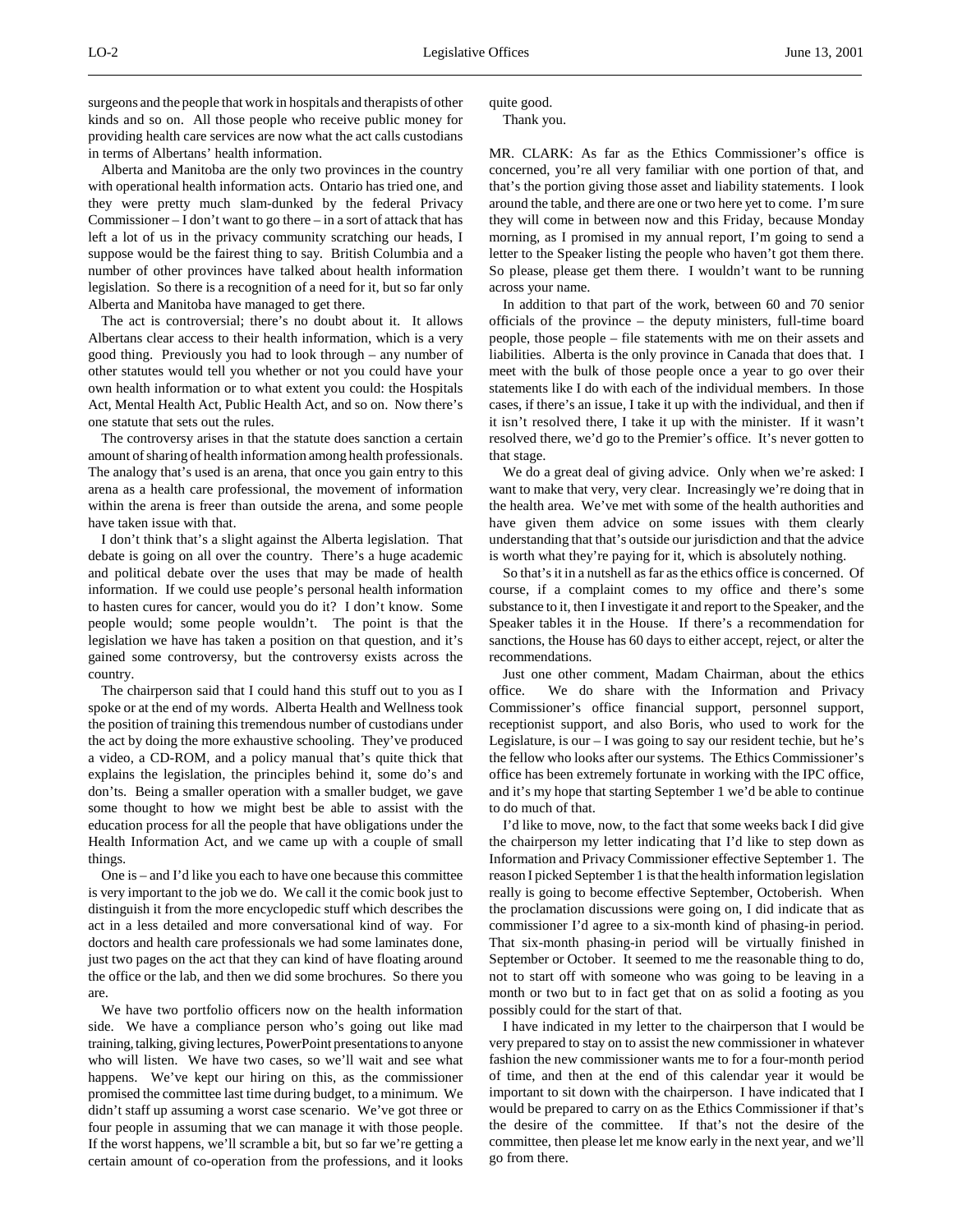So in a nutshell, Madam Chairman, that's where we are. I think that the office is in good shape at this time, and it is an appropriate time to make the change. I should say that I did talk to the chairperson last week while speaking at the freedom of information and protection of privacy conference here in Edmonton, and she agreed that I might announce to the group there that I had sent the letter to the chairperson. Those are people I've dealt with for the last six years, and I didn't really want to be talking to them and then have them find out a week later that I was taking the step that I have.

It's been a blast. I've tremendously enjoyed the challenge of starting up the IPC office. I'm indebted to a number of people around this table, not the least of which is the Member for Peace River, who took on the job of being the chairperson for the last FOIP review. I think he may have been talked into something and it ended up being much more than he was talked into, but he did an excellent job.

If I could make kind of my last suggestion to you, it would be this: I really think that the idea of a three-year annual review is too often. What happens is that you get the review done, then you get the legislation through the House, and then it's about one or one and a half years when you're starting the review all over again. I know you're all committed to a three-year review, but I really would say to members on all sides of the House to think seriously about making that a five-year period of time as opposed to a three-year period of time so you really could see what the results are and kind of do the changes that need to be made.

Last comment. I have earlier discussed with all three parties my plans of stepping down. This should come as no surprise. I talked to Raj earlier this year. I've talked to the former Leader of the Opposition, the present Leader of the Opposition, and also talked to the Premier and the former chairman of the Leg. Offices Committee several times over the past several months. I was urged to develop some kind of a succession plan. I've done that. I'd like to talk to you about that in camera whenever it's appropriate.

THE CHAIRMAN: Right. Thank you. Mr. Ducharme.

MR. DUCHARME: Thank you, Madam Chairman. I guess maybe being a former member of the Leg. Offices Committee in the last session, I'd like to possibly share a little bit of history pertaining to the request that Mr. Clark has brought before us in his letter of May 1.

We had had some discussions pertaining to the possible separation of the Ethics Commissioner's office from the Information and Privacy Commissioner's office. I also had the opportunity of serving on the Health Information Act privacy committee back a few years ago, and as you're all aware, one of the recommendations was that the Health Information Act should also fall under the office of the Information and Privacy Commissioner. We felt that it didn't warrant another stand-alone type of bureaucracy, and we felt that since we're dealing with privacy information, it could be dealt with through that same office.

#### *9:50*

Mr. Clark's letter certainly did not come as a surprise, as he indicated earlier, as it's something that's been tossed about and discussed in the past. I certainly am supportive of that move. I guess since we're wanting to talk, possibly as individuals, as far as working together for an acting commissioner for the time being and because of the fact that we're dealing with individuals, I certainly, Madam Chairman, would like to move that we now go in camera.

THE CHAIRMAN: Any discussion on that? All those in favour?

THE CHAIRMAN: Any opposed?

DR. TAFT: Madam Chairman, register me as opposed.

[The committee met in camera from 9:51 a.m. to 9:58 a.m.]

THE CHAIRMAN: So we're now back, and Mr. Friedel would like to make a motion.

MR. FRIEDEL: Madam Chairman, I'd like to move that this committee recommend to I believe it would be the Lieutenant Governor in Council, since we're not in session, to appoint Frank Work as Acting Information and Privacy Commissioner effective September 1, 2001, pursuant to the legislation and regulations.

THE CHAIRMAN: If I could add to it, it's section 46(1)(a) of the Freedom of Information and Protection of Privacy Act.

MR. FRIEDEL: Okay. You can include that in the motion, that this committee recommend to the Lieutenant Governor in Council that Frank Work be appointed as Acting Information and Privacy Commissioner effective September 1, 2001, pursuant to section 46(1)(a) of the Freedom of Information and Protection of Privacy Act.

THE CHAIRMAN: Any discussion on the motion? All those in favour?

HON. MEMBERS: Agreed.

THE CHAIRMAN: Any opposed? Motion carried.

MR. CLARK: Madam Chairman, could I just touch on two other items very quickly?

#### THE CHAIRMAN: Absolutely.

MR. CLARK: There is a conference in Lexington, Kentucky. It's called the Council on Government Ethics Laws, which is a yearly conference that's held someplace across continental North America. Four years ago it was in Edmonton, last year it was in Tampa Bay, and next year it's in Ottawa. This committee has been active in attending that conference. I would really urge you seriously to do that again. I have extended an invitation to the chairperson to take part in the panel. There are certain prerogatives in being the president of the organization, so I really hope some people come from Alberta.

There are between 300 and 400 people at the conference. It's a combination of people who run elections in North America, people who register lobbyists in that whole area of North America, people who deal with ethics questions and also campaign finance. The other group is freedom of information people. The five groups have three sessions in their own groups during the course of the three days, and then there are four plenary sessions. We try to bring in a major speaker for those plenary sessions. Three of the plenary sessions are already in place.

One person is the lawyer who did the legal work for President Bush in the Florida elections and also for the U.S. Supreme Court. The other person is the lady who concludes the presidential press conferences. I'm not into that kind of stuff, but apparently if you watch the presidential press conferences, there's a lady who's the dean of the White House press corps who's from Kentucky. She always concludes by saying: Mr. President, this press conference is concluded. She apparently is quite a speaker and quite a character. The third person that's coming is the chairman of the British Parliament committee on conflict of interest and information and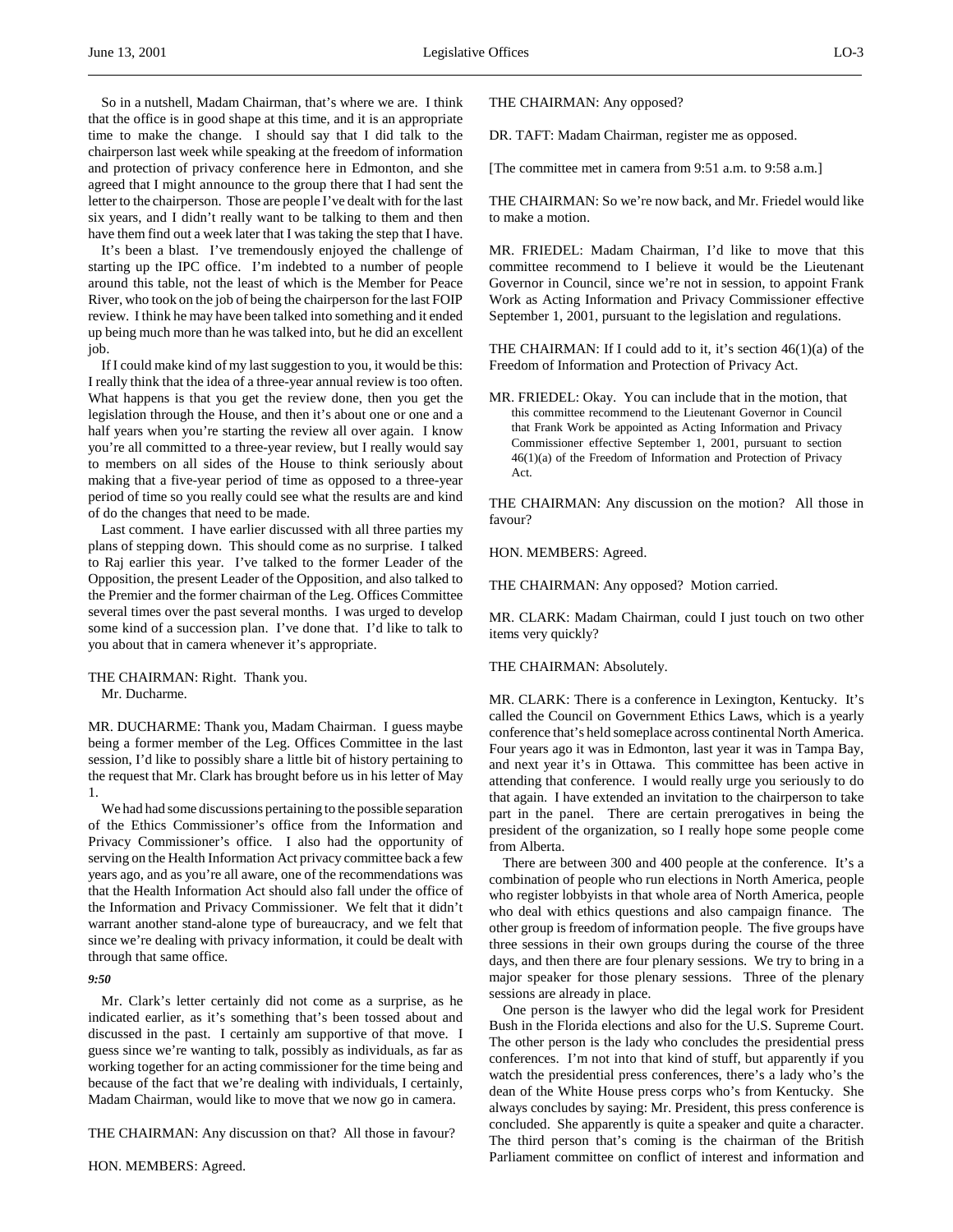privacy, Lord – and I forget the lord's last name. Those are three of the four plenary speakers.

The session I've asked the chairperson to take part in is a session dealing with insulation of legislative offices or state offices. The issue is: how do you insulate offices like ethics commissioners, information and privacy commissioners, other legislative officers from the political pressures of the day? One of the people who's taking part in that panel is the ethics commissioner from the state of Rhode Island, who has just been fired for doing an investigation on some of the members of his committee. It would be like investigating some of you and then the governor changing the members on the committee. He was removed. He was a very wellrespected attorney from northeastern U.S. So that's the best session a chairperson could take in.

THE CHAIRMAN: That's great, and we've got more information on the conferences at the end of the agenda. So if you just want to deal with your last item.

MR. CLARK: Okay. The last item would be record retention. Is that the one that you're referring to?

THE CHAIRMAN: That's right. Yes.

MR. CLARK: We have a schedule that's in place, and consistent with that, we retain the records. A year after a Member of the Legislative Assembly leaves, we destroy the records that they've given to us as far as asset and liability statements.

MR. HLADY: Madam Chairman, I'd move that the Standing Committee on Legislative Offices approve the office of the Information and Privacy Commissioner's records retention disposition schedules as developed in accordance with the Alberta government records management guidelines.

THE CHAIRMAN: Great. Thanks. Is there any discussion on this? Dr. Taft.

DR. TAFT: Thank you. I'm not wanting to get rushed through this, so my preference would be to have an opportunity to consider the issue, to become better informed on it.

THE CHAIRMAN: You're suggesting to defer to another meeting?

DR. TAFT: In effect I am.

THE CHAIRMAN: I don't know if there's any problem with that. I don't think that this is a timely motion. So absolutely. If we can get all of the members some more information for our next meeting, we'll just take note of that.

DR. TAFT: Okay. Thanks very much.

MR. HLADY: We can leave it moved open until the next meeting. We don't have to deal with it, and we can have a discussion on it at the next meeting.

THE CHAIRMAN: That's what I wanted to check.

MR. HLADY: Does that work for you?

MR. CLARK: That's quite all right for us; yes.

THE CHAIRMAN: Mr. Hlady, why don't you just table it, a motion to table the motion.

MR. HLADY: I'll table the motion.

THE CHAIRMAN: A motion to table the motion. Okay; great. All those in favour?

MRS. O'NEILL: Doesn't tabling mean not coming back?

MR. REYNOLDS: Madam Chairman, if I may. I believe at the next meeting there could be a motion to raise it from the table.

THE CHAIRMAN: Okay.

MR. HLADY: Exactly. So it leaves it on the table and open.

MR. REYNOLDS: This isn't what we do in the Assembly necessarily, but this is how it just works in committee.

THE CHAIRMAN: Dr. Taft, apparently this is a technicality, a little role of this committee, but that's fair for us to better understand and get more information.

DR. TAFT: I just appreciate the courtesy. Thanks.

MR. TANNAS: Just a clarification on this, Mr. Clark. If it does come to pass, this one year, what happens if six months into that one year somebody has an allegation against them? Would that deadline still hit at the end of the year and those records be destroyed, or would it be continued forward?

MR. CLARK: Once a member is no longer a member of the Assembly, the Conflicts of Interest Act has no impact on that member.

MR. HLADY: So it's like the day after, basically.

THE CHAIRMAN: If we have no more questions for Mr. Clark, thank you very much.

MR. CLARK: Thank you.

THE CHAIRMAN: Next we have the office of the Chief Electoral Officer.

Thank you very much for joining us this morning. At the onset of the meeting I had mentioned that I thought it was a good idea, because the bulk of the committee is new, to meet with our officers and some of their staff and receive an overview and an update on some of the issues. So, Mr. Fjeldheim, I appreciate your coming today.

MR. FJELDHEIM: Thank you very much.

THE CHAIRMAN: Before you go ahead and introduce your staff, why don't we start with our own members and introduce ourselves to you?

[Mr. Ducharme, Mr. Friedel, Mrs. Fritz, Ms Graham, Mr. Hlady, Mrs. O'Neill, Dr. Pannu, Dr. Taft, Mr. Tannas, and Mrs. Tarchuk introduced themselves]

MR. FJELDHEIM: Okay. Well, thank you very much, everyone. It's nice to see some familiar faces, of course. Obviously there are some new people on the committee, so as has been mentioned, we're going to try to give you an overview of what we do and try to do, some of the things that have happened in our office and what we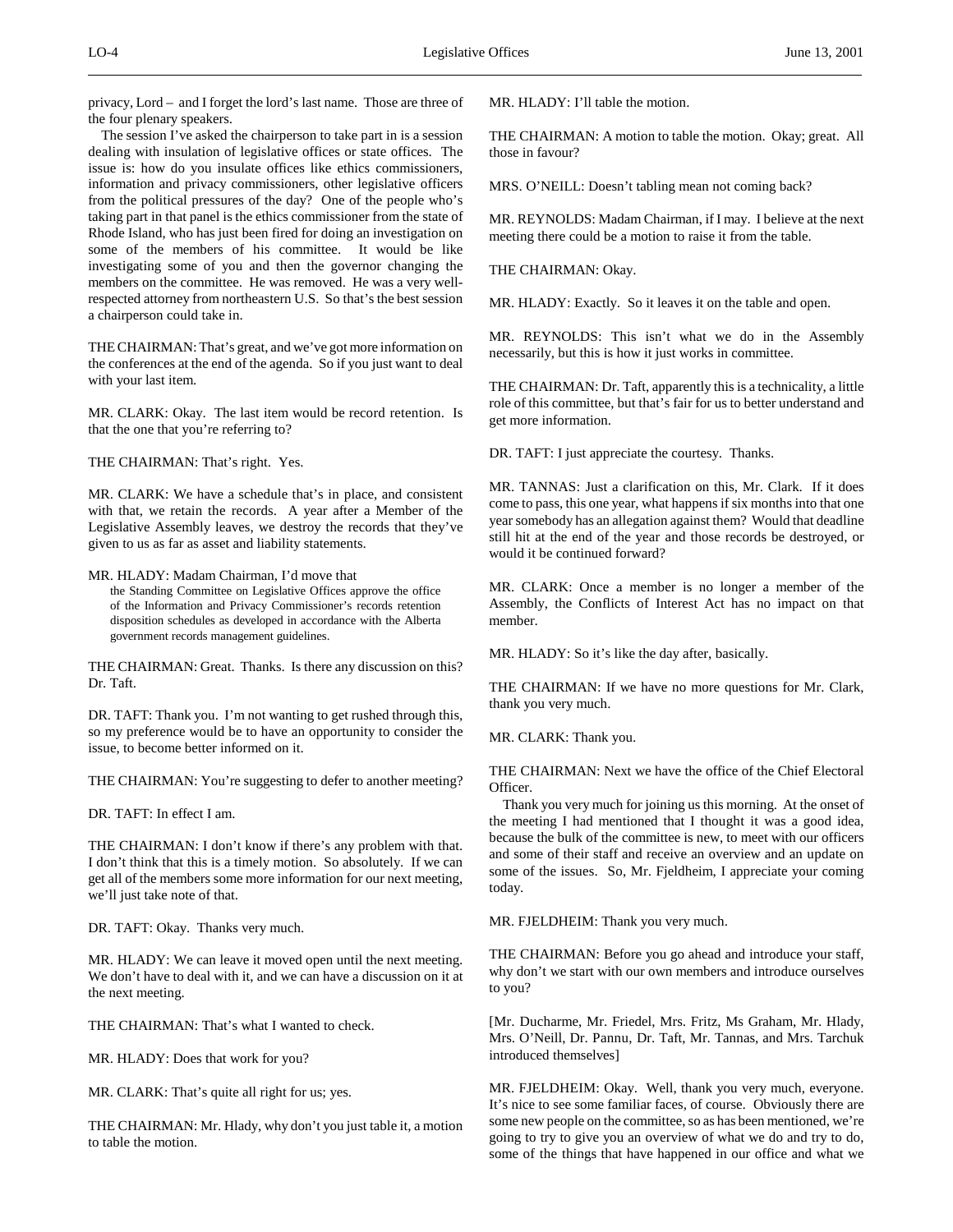would like to see happen down the road. So good morning again. My name is Brian Fjeldheim, and I thank you for this opportunity.

First of all, I would like to introduce Bill Sage, on my left. Bill is the Deputy Chief Electoral Officer. He's been with the office since its inception in 1979. He remembers everything that has happened since that time. Farther over there is Lori McKee-Jeske. She's the director of election operations and communications. She's been with the office since 1992. Her job includes organizing all the training and preparing guides and so on for elections and enumerations and confirmations of the register of electors and so on. She's also the first person to deal with the media and their requests. Finally, on my right is Glen Resler. He's the director of registration and financial operations and has been with the office since '99. Glen is the person you talk to about filing your constituency association and candidate registrations and also to ensure that your financial statements are filed on time.

I'd like to spend a few minutes going over some of the things that relate to our office: resources that we have to work with and some information about the just-completed general election and the provincial register of electors. I appreciate that some of you are veterans on this committee and know quite a bit about this sort of thing, but I trust you won't mind. Finally, if there are any questions, we'll attempt to answer them, and if we can't, we'll certainly get back to you with the answers.

#### *10:08*

Bill is going to talk a little bit about contracts, Lori is going to present some information about the general election and the register, and Glen is going to speak on the financial side of things.

Our office is responsible for four pieces of legislation: the Election Act of course – oops, I don't know where I put that. Anyway, you all know what legislation looks like. I was going to hold up Bob's, but I don't see it there. The Election Act we're responsible for, the Election Finances and Contributions Disclosure Act, the Electoral Divisions Act, which defines the boundaries of your constituencies, and the Senatorial Selection Act.

Now, we've passed out a folder, and I'd like you to open that. The information in the folder, on the left-hand side as you open it, pertains to what Bill and I are going to talk about, and on the righthand side is some information that Lori and Glen are going to discuss. First of all, I take a quick look at our office. You can see that we're a very small operation. There are only nine of us that are full time. We have the returning officers off to the right; Bill Sage, the deputy; Andrea Villetard, our secretary. Then we have the area under here where we have Lori and Glen, the two directors, and we have a young lady who is our database administrator who reports in effect to both of those. We have a stockkeeper, a part-time map consultant, a financial services assistant that helps Glen out on his responsibilities, and then Sharon Lakeman is our office administrator. Again, you can see we're very small, but during an election we increase in size to just over 12,000.

We also have a mission statement: "to provide a standard of excellence for all Albertans through the impartial and effective administration of the electoral process." We believe in the fairness and impartiality as critical to democracy, that continuous improvement is essential to our success, that positive relationships are vital, and that employee involvement is the source of our strength. We use that and take those things very seriously. I've also included our vision. I'm not going to go through that at this time, but it's in there for your information.

If you're really interested in this sort of thing, we do have a strategic plan for our office, and you're welcome to have copies of that. I didn't pass that out to everybody. I appreciate you've got lots of stuff to read and to look at, but we have it here if you're interested in it.

The next thing I'd like to look at is called the data flowchart of the

2001 provincial list of electors. By legislation we're required to keep our list of electors up to date, and in doing that, we have a bit of a background. It's certainly a challenge working to keep this information current. Again and very briefly I'll go through it.

We started in '96 with an enumeration. Then we had the '97 election, where we had revisions and swear-ins, and then we did the '97 list of electors. Then in '98 we had a by-election. By legislation we're required to produce lists of electors for the parties, so in '99 we reviewed the polling subdivisions and used vital statistics information to remove some of the deceased from the list. We then had a '99 provincial register of electors that was distributed to the parties.

Following that, we realized we had to update this information for the election. To update the register of electors, there are a number of things that can be done. First of all, you can get information from data sources: the national registry of data, municipal census data, and so on. The main source of our data for the general election was the confirmation of the list of electors, and that was put together going door-to-door across the province and confirming data that we already maintained. With the movement of about 20 percent of Albertans per year it is imperative to ensure that the list of electors supplied and that was used was as up to date as possible. We could not have achieved that level of accuracy unless we had gone door-todoor, which we did.

I'll just continue for another moment. So doing that, we had the 2000 provincial register data and the 2000 provincial list of electors that were supplied to the parties prior to the general election call. The 2001 election – we had revisions and individuals that were sworn in or were affirmed at the polls. From that we have the 2001 provincial registered data and the 2001 provincial list of electors. The 2001 provincial list of electors is the information that you received May 28. We are now required by legislation to supply that to you as soon as possible after a general election.

Returning officers and election clerks were trained just prior to the election and did a most admirable job. The task is becoming increasingly complex due to the increase in the use of computer technology and the increased expectation of information to be distributed in a timely manner. My objective and philosophy is to administer elections so the public is unaware of all the work that is involved and experiences a seamless, transparent system that works with no problems whatsoever. For the most part, we were able to do this. The public should be and the public should want to be focused on the candidates and the platforms and not on the administration of the election. That's our responsibility.

We received about 50 e-mails and about 10 letters with concerns relating to the election. I don't think that's too bad, considering that we have almost 2 million electors, but we certainly answered each of those letters and e-mails. The most common complaint was with regards to "Where do I vote?" and "How come you don't tell me where I should vote?" and so on. Although we do extensive advertising in the newspapers, as required by legislation, we are looking at ways of improving that as well. Based on suggestions and observations from all stakeholders, we are presently reviewing all aspects of the electoral process and of course looking at ways to improve things.

We had a voter information line that was very successful. We received just under 25,000 calls across the province, 4,000 of those on polling day. We're going to be expanding that for the next general election.

New legislation brought in under the Miscellaneous Statutes Amendment Act now requires us to supply registered political parties and members of the Assembly with lists of electors, and that's what I was referring to earlier. You received that on May 28. The list that you received is excellent. That's probably as good as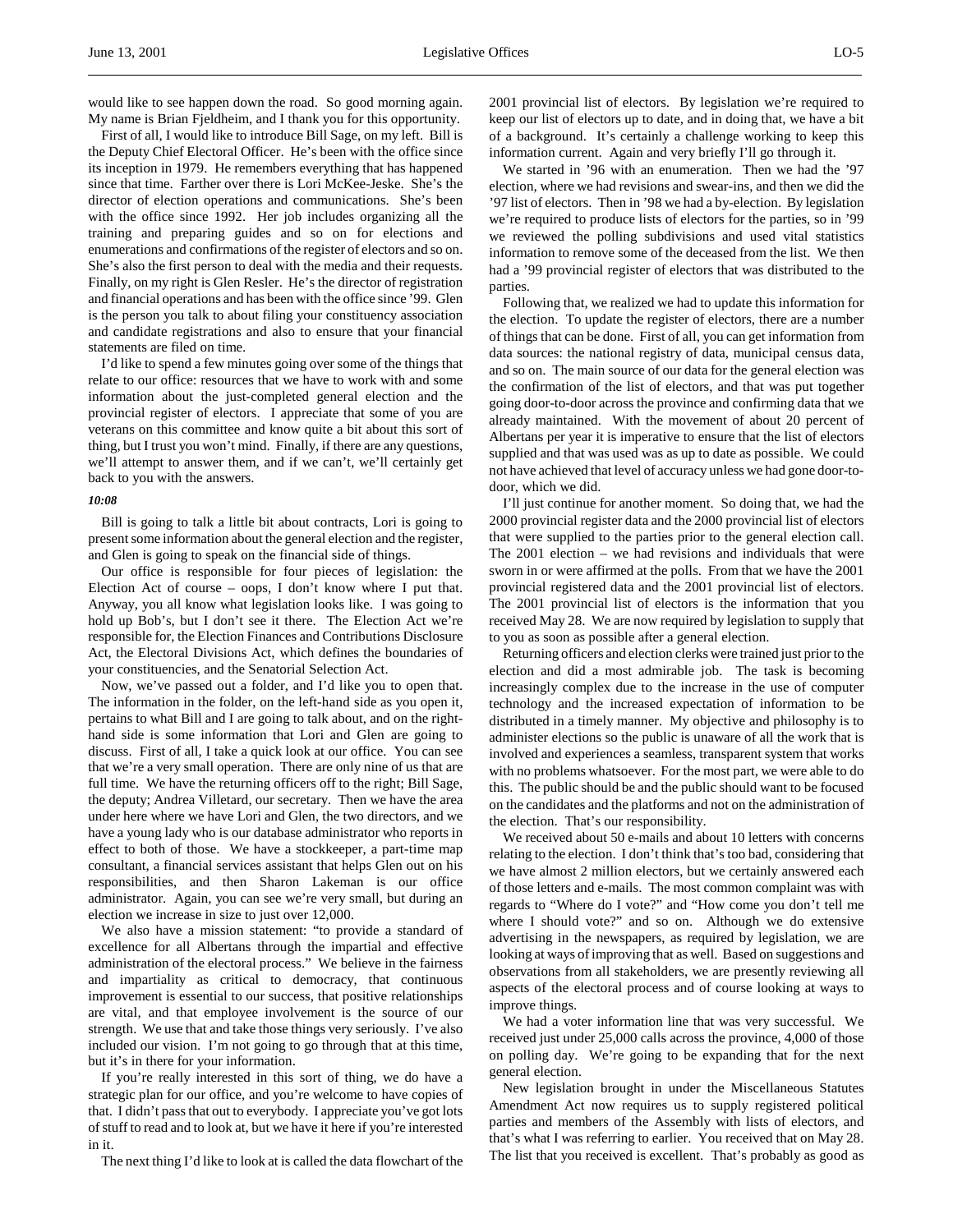#### *10:18*

The act has broadened the use of a list also for members, and you can use the information

supply you with the most current information that we possibly can.

- (i) for carrying out the duties and functions of the member,
- (ii) in the case of a member of a registered political party, for soliciting contributions for the use of the registered political party or any constituency association of that party and [also for] recruiting party members.

So there's a lot of use now for that list, and obviously it's critical that the information we give you is current and correct.

I'm now going to call on Bill Sage. After we've all done our little spiel, then you'll have an opportunity to ask some questions. Bill.

MR. SAGE: Thank you. I'm going to talk for a couple of minutes on interjurisdictional co-operation. Basically, there are three levels: Elections Canada, federal; the other provinces; and municipalities. So we'll start with the federal one first, Elections Canada.

Back in October of last year we signed an agreement with Elections Canada. That agreement allows us to share data both ways for updating the register, and that data is a little bit different. What you saw on the list of electors are names, addresses, and phone numbers. This data that we get, the register data, is names, addresses, phone numbers, dates of birth, and gender. So a bit different information comes along with that register, and, as I say, the data sharing will update that register.

Part of the agreement, as I said, is sharing data. Elections Canada asked us about a week before their writ of election was issued for copies of our confirmation data that we'd gathered in August and September of last year. So they had the data, but the use of it might have been suspect in terms of the length of time that they had to do anything with the data. So we did make it available to them.

For our general election in the spring of this year we didn't get data back from them, although the agreement does allow for that sharing. The big problem with their data in terms of our use  $-1$ guess there are two problems: one, they don't have phone numbers on it, which our legislation requires, and the other is that they don't have a residency requirement. For Elections Canada it's 18 years of age and Canadian citizen. In Alberta it's 18 years of age, Canadian citizen, and resident of Alberta for the preceding six months. So those are the differences between our two pieces of legislation, and we're obviously going to have to do some more work with it in terms of using it. We look at the federal data being a benefit to us any time after May 27 of this year, which is six months following the federal polling day. As I say, we haven't requested copies of their register data yet.

Another thing with it is that at this point in time we don't have the expertise or the computer hardware to start doing a lot with that data. As Brian mentioned, we have about 2 million electors. What we would get from Elections Canada is a CD-ROM with all the federal information on it, and then we would have to work it back into our system. So we have to do some more work on that yet.

As part of the agreement we did get a \$750,000 payment from Elections Canada for use in register update. Now, that \$750,000 didn't come back to our budget; it went back into the general

revenue fund. So it partially offset some of our costs that were incurred during the confirmation.

I guess the basic principle with this agreement with Elections Canada for the data sharing is to eliminate or reduce duplication of effort and cost. So we hope to make that work.

In terms of other provincial jurisdictions there are kind of two headings under this. Election management system – prior to the confirmation in 2000 our office started the development of an electronic election management system. It was a custom-built application for our office. The acronym for it is AROES, Alberta register of electors system. It's largely an Internet-based application. It's used for election administration and the register management. You have a flowchart or schematic in your package. Right now there are six different applications that come out of it. Probably the one that you'll be most familiar with – the list of electors that you received in May is produced through AROES.

As part of the sharing with other jurisdictions, the Chief Electoral Officers from Prince Edward Island and from the Northwest Territories both visited Elections Alberta in the last six months to view that system for possible use in their jurisdictions. Whether they use it or not, it's obviously up to them, but we will certainly make it available to them.

In terms of electronic register of electors, there are four other jurisdictions in addition to Alberta that maintain permanent electronic registers: Canada, British Columbia, Ontario, and Quebec. In the next little while Elections Alberta will be reviewing the merits and limitations of these four systems with the intention of developing a system for Alberta that allows us to keep our register data accurate and current on an ongoing basis. As Brian mentioned to you, the different times that the parties and the members now get lists is far different than what it was a few years ago, so it is a challenge to keep that data up to date.

In terms of agreements with municipalities, during the confirmation process in the spring of last year we signed agreements with the city of Red Deer and the municipality of Wood Buffalo. Basically, the city of Fort McMurray was what we were interested in. They collected register data on our behalf while they were conducting their census in the spring of 2000. Both of these entities had to pass bylaws for the establishment of a municipal register of electors. So it's done, you know, by legislation. Again, we looked at these. It was our intention with these agreements to try and eliminate duplication of effort, and there was also some cost advantage to us in it. I think there were cost advantages both ways. Those agreements were set in place. They gathered the information for us and transmitted it to us. We entered it into the register. To date neither of those two entities has asked for information back from us. I'm not sure of the status of their municipal registers at this point in time.

There's an agreement that we're currently working on with the town of Brooks. They've recently passed a bylaw, again, so that they can access the register data for establishing a municipal register of electors. Brooks has requested data that we used or data that we gathered for the 2001 election. We're in the process now of preparing a contract for them that will allow for the transfer of data both ways, to them and back to us. It is our intention to take data from them for the purpose of updating the register information for the town of Brooks. Obviously it's very small compared to the overall 2 million names, but we're looking at this as kind of a test case if we can get the information back from them and then use it.

The town of Brooks thus far is the only municipality that has made a formal request to us for the use of the provincial data for the municipal election. There have been some informal contacts from some of the other jurisdictions, but, as I say, Brooks is the only one that's formalized. With these agreements with the cities or the other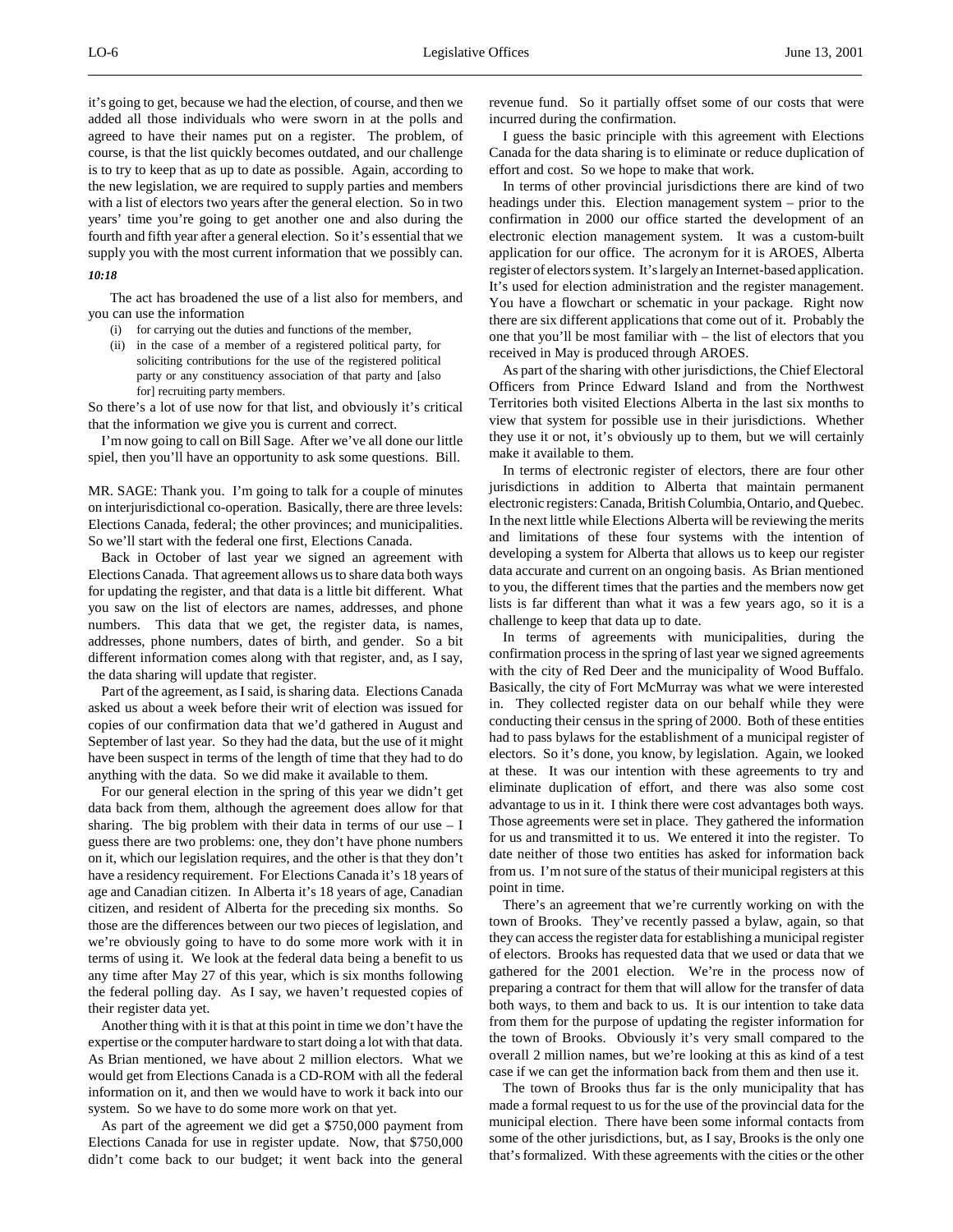provinces it's our intention, as I said, to eliminate or reduce duplication of effort and cost, and I think it's going to be successful.

That's pretty much it for interjurisdictional co-operation.

Lori. *10:28*

֦

MS McKEE-JESKE: Good morning. Today we've provided you with a provincial voter turnout summary. Now, it's the same one that was given to political parties along with the lists of electors. You'll note that the overall voter turnout for the election was 52.8 percent, which is down very slightly from the turnout last election, which was 53.7.

You're also going to find in your package a table entitled: accuracy of the pre-election list. We were pleased to note that the lists that we produced in November of 2000 and those lists that we used at the election were about 95 percent accurate when we compare them to the postelection lists, meaning that we added about 5 percent of electors to those lists to create the final list. Those additions were compiled during the revisions period and through swear-ins on polling day.

We measured our lists against the overall population increase to confirm that the elector population had kept pace with the growth in the province. From November of '96 to August of 2000 – that was between the time the enumeration and the confirmation took place – the overall population had grown by just over 7 percent. During that same period our register grew by just over 9 percent. Now, we see that as a really healthy increase, since during that same period the register was reduced by the deletion of duplicates and by the removal of electors who did not belong in the register. Overall we expect that the elector population will be approximately two-thirds of the total population of the province, and you'll see that it is very close to that, based on the elector population chart that we handed out.

I'd like to talk briefly about the activities in our office to prepare the most recent list, that list that was given to you in May of 2001, and some of the challenges that we ran into preparing it. Before we distributed the lists you received, we added a number of names of electors, and those were mainly those polling day swear-ins and affirmations. At the same time, electors who were added to the list at new addresses had to be deleted from their old addresses, where possible, to maintain the quality of the list. Now, that was done using information that the electors provided to us at the polls. It was also done using a matching program in our software system, where electors hadn't given that information. That turned out to be one of the big challenges: to try to determine whether entire families had moved or if it was maybe just one family member that had relocated. It was really hard to tell that, especially if only one individual had turned out to vote on polling day and had subsequently given us new address information.

Now, register changes were also made at electors' requests. In some cases we deleted information like birth dates, and in some cases we added information like telephone numbers. We also changed register information. This is the first time that we systematically collected these changes at the polls and used them to correct elector information. That's going to be a really important step to ensure that future data-matching exercises will be successful. Once a final cleanup was done in terms of standardizing address formats, the lists were ready to come out to you people.

I should mention that the lists that you received will not include the names of all electors who came out to the polls. Now, elector data has always been collected with informed consent of electors, and polling day data collection was no exception. By legislation electors who wish to vote had to have their names included on the lists of electors and in the poll books, but they did not have to be included in the register for inclusion on future lists of electors. We

found that almost 20,000 electors withheld consent for inclusion in the register. So that means that we're going to have to collect those names again for the next electoral event and most likely on polling day.

That's just over 17 percent of the total number of swear-ins. It doesn't seem like a significant number, but if you look at that trend, though, over the entire voting population, we would be looking at swearing in about three times the number of people that we did at the last election, and that would cause difficulties both for polling day administration and, I would think, for your campaign use. So one of our main tasks in the future will be to maximize participation in the register along with the percentage of optional information that we hold so that the data matching can take place.

You have a chart in here that identifies the proportion of optional information collected and held in the register currently. You'll see that about 78 percent of electors provided telephone numbers and birth dates, and about 91 percent provided us with gender information. Of these we expect that the birth dates will be the most useful as matching criteria against other databases.

We have plans in place now to measure the accuracy level of the register over time and to expand on our matching protocols for all of our future activities, though access to additional data sources will be critical to the successful updating of future register information and preparation of lists of electors. That will likely be the focus of a future meeting.

Thanks.

MR. RESLER: I'd like to provide you with an update on the last year as it applies to the election finances area. As you are aware, we held a provincial confirmation last year. There were over 4,500 staff who were hired to collect the data door-to-door and also to enter it onto our new register system. The information was entered onto a secure Internet site by electors on their home computers throughout the province. We supported the 450 or so data-entry operators throughout the province with a call centre located in Edmonton with a staff of about 10 persons. They helped to assist with technical difficulties that they encountered on their home computers and also in the interpretation of data.

If we look at the handout of the election financial summary on the right side of your folder there, the cost of the confirmation was \$3.5 million, and we've compared the costs between the '96 enumeration and the 2000 confirmation. We were able to gain efficiencies in the data-entry process to offset the increase in fees paid to the confirmation staff, so we were able to hold the line on costs. As a result, the cost per elector has decreased due to the increase in the number of electors in Alberta.

If we look at the election, of the 11 political parties that are registered in this province, seven political parties registered candidates to run in the election. There were a total of 318 candidates running in the 83 electoral divisions, of which there were 29 independent candidates. The candidate campaign financial statements are to be filed with our office by July 12, 2001, followed by the party financial statements on September 12. These statements will be placed in our public files and are accessible to all who come to our office. Included in the financial statements will be a detailed listing of all contributors who provided more than \$375 to the registered candidate or party during the election period.

During the election there were 5,157 polling stations that were located in 1,364 polling places. The staff complement to run the election on polling day was over 12,300 persons. Once the election was over, we were able to process over 15,000 payments within a two-week period. A large part of this success was due to the ability to pay the 12,000-plus staff through an electronic interface, and that was between a new register system and IBM, who is the contractor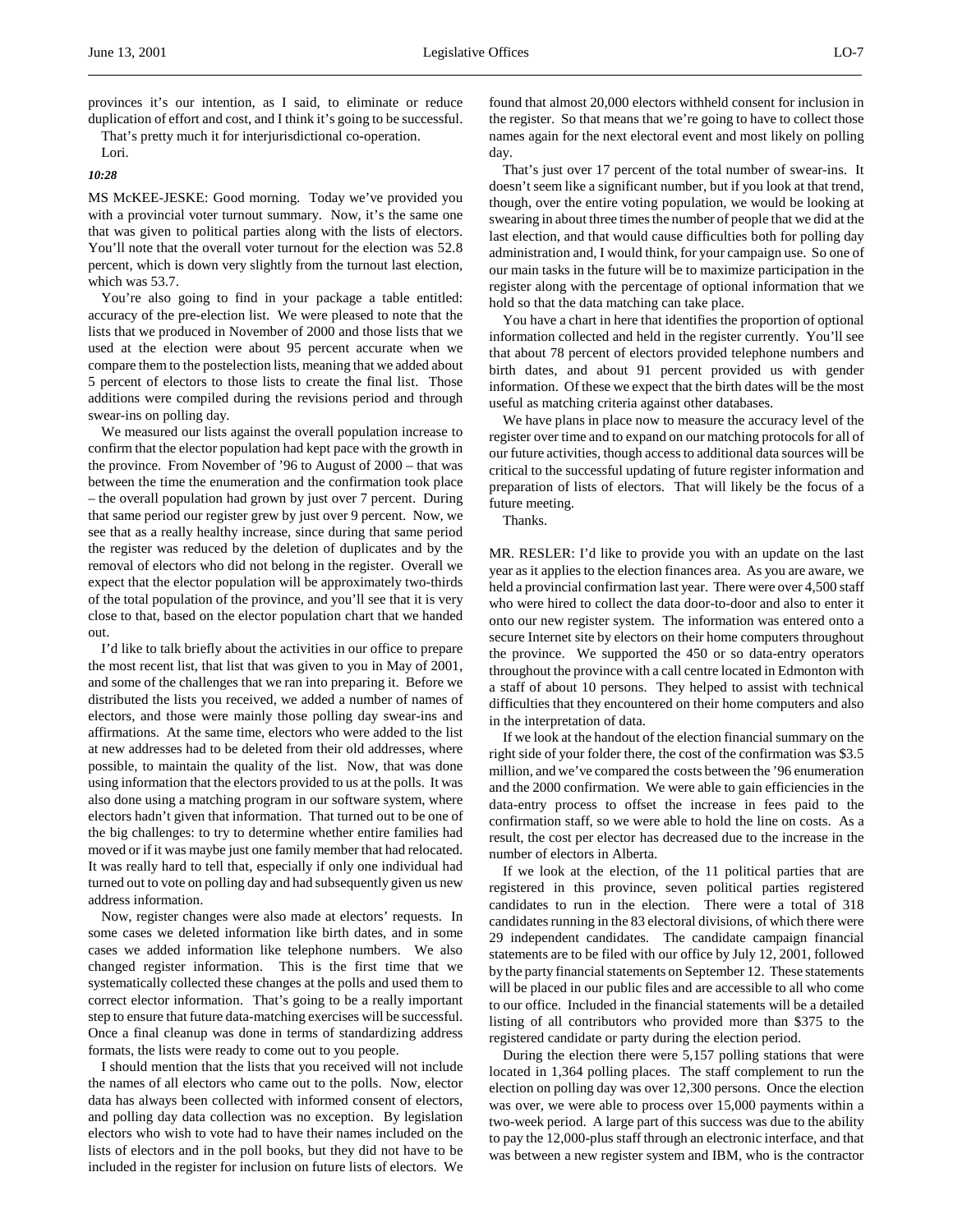that processes the payments on our behalf.

If we look at the financial summary again, in the 2001 election the staffing cost represented approximately 77 percent of the total expenses, equaling approximately \$3.9 million. The total cost to date is \$5.2 million for the election. Those are preliminary figures as at March 31; there were some additional expenses processed during the current year. The remaining \$1.3 million was mainly office equipment and polling place rentals of \$555,000 and advertising of \$530,000. When we look at the comparison between the previous election in 1997, the increases in costs are largely due to a 20 percent increase in fees paid to election staff, there is a 25 percent increase in fees paid to the polling places in which they were held, and advertising costs have also increased by 15 percent.

A breakdown of the specific election expenses will be published as part of the office's general election report, and that will be released later this year. The report will also include the costs in detail for the confirmation.

Are there any questions?

THE CHAIRMAN: I've got two people on the speakers list. We're running a little bit behind, so just consider that fact with your questions and answers.

MR. FRIEDEL: Brian, I'm just curious. For the number of changes that were made to the list after you had gone through all of the electronic gathering processes – you know, shared information, the enumeration itself – do you have any indication of how many or what percentage of changes came that way, sort of the old tried and true, after the new data collection options were instigated?

MR. FJELDHEIM: All right. We have to make an assumption somewhere along the way following the election when we have the revisions and the people that were sworn in or took affidavits at the poll, and if we assume that's 100 percent – now, obviously we know it isn't, because everyone who can vote doesn't turn up to vote, doesn't get on the list. But if we assume that's 100 percent, the number of additions we had in that period was 6 percent.

MS McKEE-JESKE: Five percent.

MR. FJELDHEIM: About 5 percent. So with that assumption we can say that with our confirmation process, going door to door, we managed to collect 95 percent of those individuals who were eligible to be on the list.

MR. FRIEDEL: No, no. I think you missed the point. How many people did you either add or change from the list by virtue of the enumeration?

MR. FJELDHEIM: It was a 65 percent change.

*10:38*

MR. FRIEDEL: So the enumeration is still quite a critical process?

MR. FJELDHEIM: Yes. It was a 65 percent change, and we can break that out by each electoral division in the province. Sorry; I misinterpreted your question the first time.

MR. FRIEDEL: No. Right; I don't need that. But, I mean, this goes back to the conversations that we've had at this committee over a number of years, the validity of enumeration.

MR. FJELDHEIM: Yes. And that's what I was promoting, of course, the door-to-door confirmation, so I appreciate what you're asking.

MR. FRIEDEL: Just one comment that I would make. The electronic data that you send, the disks and the diskettes, I have to say are extremely helpful. I mean, not only during the election, because once you convert them to your own data system, whether it's a spreadsheet or something, being able to sort alphabetically or whatever, the ability to handle questions about where do you vote just became no chore at all.

I'm going to make a suggestion. I don't know if there's enough commonality across the province by constituency offices, but the documents you sent obviously had to have a tonne of paper go with them by giving it in hard copy. If there would be enough common data spreadsheets, by simply converting it to a disk, say to Excel or whatever people may use, you might be able to save yourself the necessity of mailing the paper out.

MR. FJELDHEIM: Okay.

MRS. O'NEILL: A quick question. I'm looking at the list, the one here; that is, the accuracy of the pre-election list actually. As you know, as MLAs we're very concerned about the number of registered electors because our constituency budget depends on that. So my question here is: is there anything – and I notice some that are inner city with apartments, et cetera. The difficulty in getting those individuals to register and then to come out and vote is a big challenge. Even in some of our constituencies it's difficult to get access to those apartment blocks. Could you comment very briefly, Brian, on, first of all, what is the law whereby we can access those buildings? Secondly, is there any effort on your part to be able to get those people registered? I mean, so that you can assist us.

MR. FJELDHEIM: Yeah. First of all, the Election Act says very clearly that candidates and election officials have access to buildings where there are two or more units and also to mobile-home parks, so you have the legal right to get in. Having said that, sometimes it's not very easy, and we do get a few calls during the election – not very many – where candidates cannot get in to do campaigning. What we do is we try to contact the building manager, first of all, and explain the legislation to them. Sometimes they refer us to the building owner, and the owner, of course, might be anywhere in Canada or North America, so it's a fairly long process.

We hope during the next electoral event to do more groundwork in preparation for that situation: sending out letters to condominium associations and apartment owners, making them aware of the legislation that is involved. So we hope to be able to do more of that next time.

For getting people out to vote, to register for the election, there is nothing in the act or in our mandate that says that we should be doing that sort of thing.

MRS. O'NEILL: To register; that is my question.

MR. FJELDHEIM: Oh, to register voters? All we can do is do the advertising. We make people aware of the importance of registering to vote, and that's it, I'm afraid.

MRS. O'NEILL: Thanks.

THE CHAIRMAN: Mr. Tannas, followed by Mr. Taft.

MR. TANNAS: Thank you. Mr. Fjeldheim, have you considered or do you now offer returning officer schools for municipalities? I notice that in weekly newspapers there are a number of municipalities that are experiencing some difficulty. Maybe Mrs. Hoffnagel has been the returning officer for a whole bunch of years,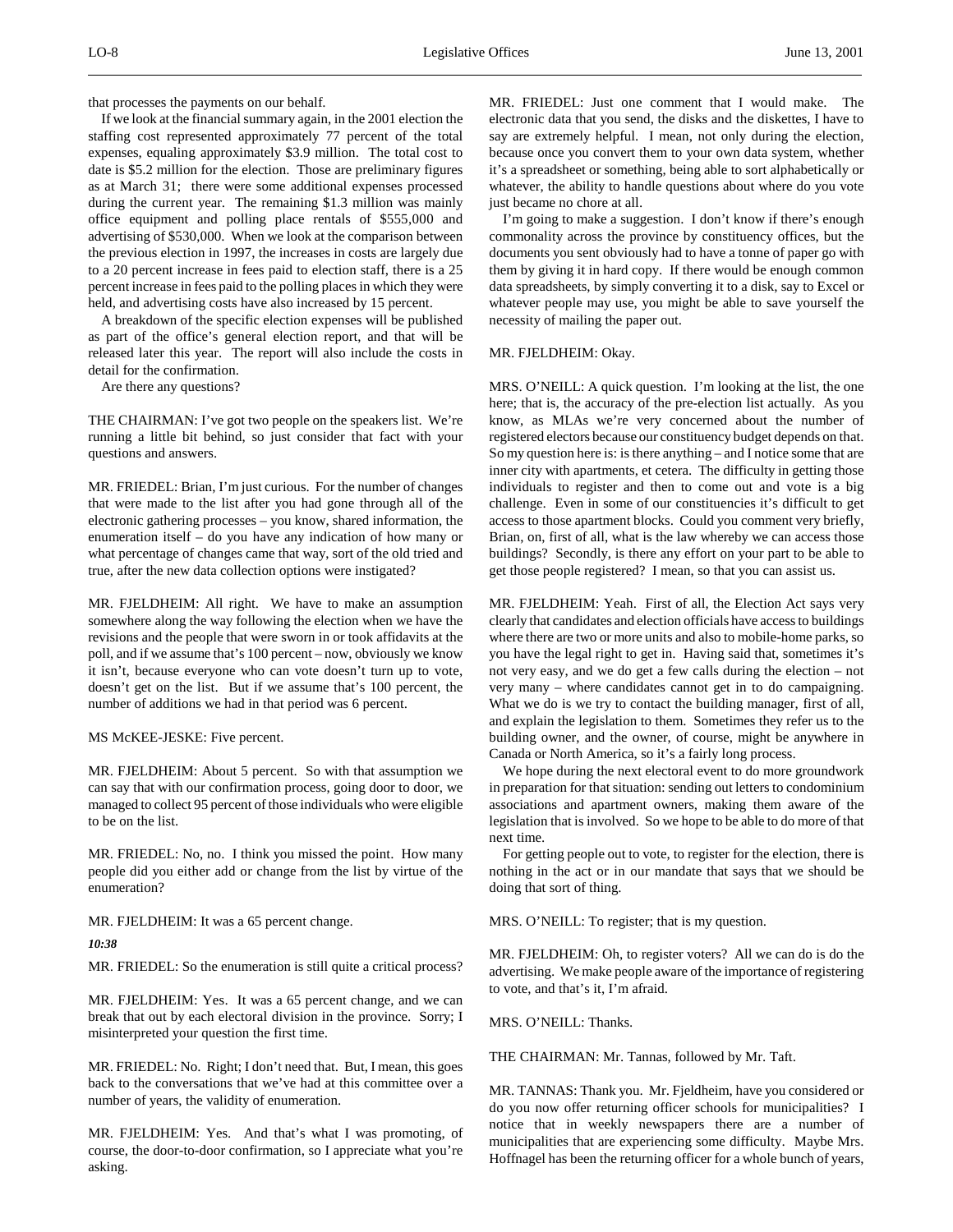and she turns 70, decides not to do it, and nobody else knows how to do it. There are some that are having difficulty. Do you? Will you?

MR. FJELDHEIM: We have received some calls on that issue. We have received some calls from health authorities, as well, on that issue. Once again, our mandate is such that we look after the provincial elections and so on. But obviously our resources are there, and we would certainly be willing to assist and help in any way we could those municipalities that are interested.

DR. TAFT: Just before my question I would reinforce Mrs. O'Neill's comments. I know if my colleague from Edmonton-Centre were here, she feels very strongly that it's very difficult to get into some apartments and condominiums, so anything you can do in advance to help us would be greatly appreciated.

My questions concern the optional information. I'm always very concerned that we collect a bare minimum of information that's necessary on citizens, and I'm wondering why we're collecting gender information. I can see date of birth because of voting age and phone number I guess for contact purposes. Why is gender a concern for us here?

MR. FJELDHEIM: First of all, because it's in legislation. We do not collect anything that is not specific to the legislation that we administer. The reason it's in the legislation, again, is to do comparisons when you do matching and try to do updates electronically. If we have Pat Smith, we don't know if that Pat Smith is a male or a female. Again, the gender and the birth date are in the register of electors. Think in terms that the register is separate from the list; the list is generated from the register. So that personal information, the gender and birth date, is not public information.

DR. TAFT: Okay.

THE CHAIRMAN: Okay. Mrs. Fritz and then Dr. Pannu.

MRS. FRITZ: Thank you. I wondered if I could just ask you, Brian, if you'd pass along to your staff – and all of you would – about what a good experience this was for our returning officers, our chief returning officer, and people in our area this time. I know it wasn't like that with the last election, and I had talked with the office following the last election about why and whatever. It was completely different this time because the workshops, they found, were really well organized. Material that was provided to them was really helpful.

Also, whenever they called during the election and needed assistance, which in our area happens frequently, people on the other end of the phone were really very friendly and guided them in the way that they thought was good for them and good for their office and the help that they needed. So would you please just pass that along. I wanted to be sure that you knew that.

Thank you.

MR. FJELDHEIM: Well, thank you so much. That's really nice to hear. I also want to mention that these people that are sitting beside me here and the people that are in the office really do an excellent job as well. And getting those payments out in two weeks to that many people and so on is – I'm really, really pleased with the people we have. Thank you very much. I appreciate that.

DR. PANNU: Brian, I have a question about whether your office has information on the percentage of Alberta electors who live in apartments or in condos as distinct from . . .

MR. FJELDHEIM: No, I'm afraid we don't collect information on that. I wonder if we could get that information. With this computer system now it's amazing what you can drag out. We may be able to get something like that. Let us look into that, because I suppose we could go into the system, and where there are multi-units with one main address, we may be able to pull that.

DR. PANNU: Mary has expressed and Kevin has reinforced the concerns that in urban constituencies there's a potential problem growing. More and more people are living in apartments, and access to those units is somewhat difficult at times. So we need to know what the percentage is, what may be the size of the problem as a result, and if we could track it over time, that would be helpful.

MR. FJELDHEIM: Yes.

THE CHAIRMAN: Well, thank you very much for joining us today. We really appreciate the information.

MR. FJELDHEIM: Good, and I'd like to invite you to our office. We have a number of guides and so on and maps of your electoral divisions and maps of the province. Some time ago I tried to get out to a number of your constituency offices to let people know what we have, and I'll continue to try to do that. Visit our web site and so on. Thank you very much for this opportunity.

#### *10:48*

THE CHAIRMAN: Thank you.

Our next presentation will be from the office of the Auditor General. Thank you very much for joining us this morning. Maybe, Mr. Valentine, before I pass it over to you to introduce any staff with you, I'll ask our members to introduce themselves.

[Mr. Ducharme, Mr. Friedel, Mrs. Fritz, Ms Graham, Mr. O'Neill, Dr. Pannu, Dr. Taft, and Mrs. Tarchuk introduced themselves]

THE CHAIRMAN: Mr. Valentine, welcome.

MR. VALENTINE: Thank you very much, Madam Chairman. My colleague with me today is Monica Norminton, who is the chief operating officer in the office and who has the very important job of keeping me in line.

With these slides we're going to pass out copies of the overheads so that you can make whatever points you want to make on there in writing. I'm not going to refer to everything that is contained in the overheads because I know that you'll be wanting to read this stuff in the evening and repeatedly read it.

For those of you who are new, this is my seventh year in office. My first term was an appointment of six years concluding on February 28, 2001, just last spring. Last fall my term was extended two years to February 28, 2003. For those of you who don't know me, I actually continue to reside in Calgary, where I practised for 38 years with what's now called KPMG. I continue to make my home there although I spend the majority of my time in Edmonton. The significance of the two years was that it would be better not to appoint a new Auditor General in an election year, and would I extend my term one year? I said: "No. Thanks very much, but I'll have two." So that is just by way of background.

We have a short presentation. We're really here for two reasons. One is to give you an orientation of my office, and if anybody wants to come – in fact, we will over time be inviting you to come and have a sandwich with my colleagues on a one or two people at a time basis, which gives a better opportunity to delve into what we do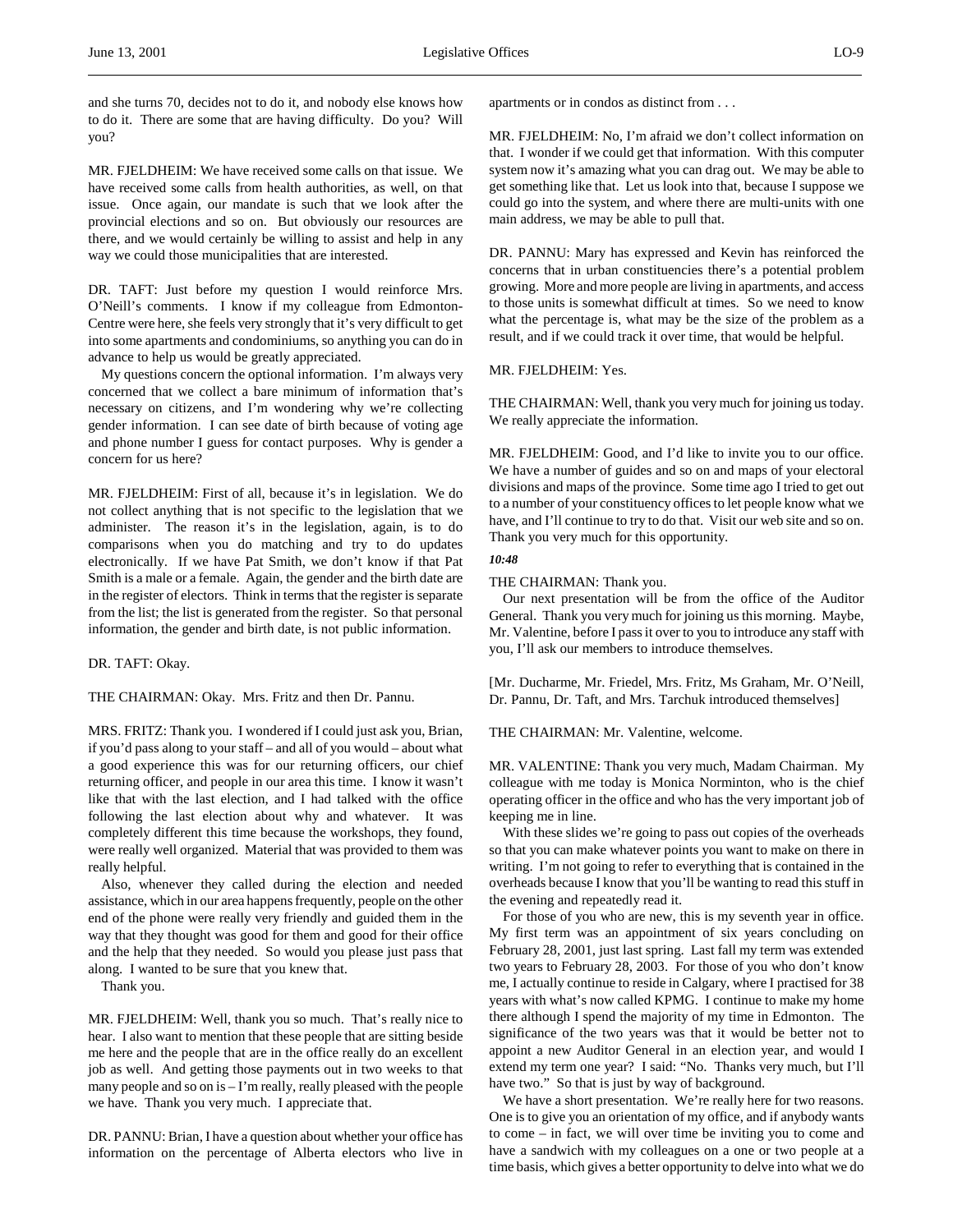and what we're about. Secondly, I want to talk about your responsibility of appointing an independent audit firm to audit the accounts of the Auditor General's office.

Just a little bit of background. The office as an Auditor General office was established in 1978, but it actually dates back to 1905, at the inception of the province. There was a provincial audit office contained within Treasury, a part of Treasury. In fact, in those days it was an audit function in the sense that every invoice that the government paid received prior approval by the audit office. The audit office was actually resident down in the Terrace Building. The invoices came in one end and went out the other, and that's how it all worked.

The movement to the concept of an Auditor General and the three legs of our mandate came as a result of legislation passed in 1978. The sponsoring person at that time was Merv Leitch. I am often saying that the legislation was extremely well conceived at the time because it's had little or no amendment to it since that time, although I'd like to talk about potential for amendments to the legislation to bring it into the next century.

# *10:58*

My formal relationship exists with you people as a committee to which I will come and explain budgetary issues in the office. The other committee to whom I'm accountable is the Public Accounts Committee. Some of you here are on that committee. I'm also involved with a third committee, by virtue of a section of the Auditor General Act, which is the provincial Audit Committee. That, as you may know, is a committee of laypeople that meets twice a year, once on the financial statements and once on my report. The only elected individual that's a member of that committee is the Treasurer, now the Minister of Finance. So there's an opportunity for a consequential amendment to the Auditor General Act, to change the name.

The office exists to serve the Legislative Assembly primarily and through the Legislative Assembly the people of Alberta. I'm the auditor of all the government entities, which include ministries, departments, funds, agencies, boards, commissions, universities, and public colleges. In addition, I'm the auditor by statute of the Northland school district. Under the Regional Health Authorities Act I'm the auditor of about 88 percent of the beds in the province. You will see that list as part of your duties, where you have to approve some audits that I do under section 12 of the Auditor General Act.

The concept of legislative auditing goes back to the time of Greek history, when politicians had an audit of their accounts done as they were leaving office. I thought the concept was really quite interesting, that they would want to make sure you didn't go away with the stores of money as you were leaving office.

It moves on to the formation of the British Parliament and has been a fundamental element of the accountability model built into the Westminster model of parliaments. In the four mature Westminster parliaments – Canada, U.K., New Zealand, and Australia – the authorities and responsibilities of the Auditor General are quite similar. He or she is the culmination of the process by which the authority to spend money is commenced and the expenditure occurs. A reporting back to the Legislature or Parliament occurs, and then an audit report is provided on those expenditures.

I think it's fair to say that the role of the Auditor General becomes more complex as we find more and better ways to devolve the delivery of government services to our constituencies through the use of organizations that are closer and closer to the community, whether they're still part of the government or whether they're private-sector organizations. It may not be terribly important to consider the distinction between those two, but we do know that

these services are being controlled much closer to the average citizen than in prior times. So we don't have people manning liquor stores anymore, and we don't have people manning motor vehicle branches and the like, and many other examples.

I think that the office provides a value-added service. There's a whole variety of situations that I can refer to in my seven years of involvement where we have really accomplished some very good work. One of them is the whole issue of accountability around grants and donations, and that arose because of some work that we did in the office. Another is the governance and the qualifications for board membership, which is another piece of work that we did in the office.

So in a sense the Auditor General is the watchdog of public funds. He or she has to be able to take a position on a matter, has to offer informed advice. That contemplates that I have a competent staff, which I do. We're in the business for the long term, so we can make mention of an item on a repetitive basis until that point gets picked up by the government and by legislators. An example of that would be that I think the office had concerned itself about the recording of pension liabilities for some 10 years prior to the time the pension liabilities got recorded on the accounts of government in this province, and we're certainly a leader in that area in Canada.

In fact, Alberta is a leader in financial reporting in Canada. I heard the Finance minister on the CBC this morning in the car, and she was making the point to a local radio person that we are and that in the comparison of the kinds of things we're doing in financial reporting across the country, we are a leader. There are some other provinces that are not too far behind us, though, giving due credit to them.

We really do two things, the slide says. I like to split it into three. One is that we're the attest auditor of some 200 entities, so we give an audit opinion on the financial statements of those 200 entities within the government group, just like any other private-sector audit firm would do. We're no different.

The second thing is that those transactions which come within our notice are evaluated for whether or not they comply with the legislative authority which they purport to be made under. A recent example of where that didn't happen would be the Alberta Racing Corporation matter.

The last thing we do is determine whether or not there are systems in place for the government to manage its business and, if there are systems, whether the systems are working. That's our economy/efficiency/effectiveness mandate, the third leg of our total mandate. It varies a little from the mandate that is given to other Auditors General in the country in that we are systems oriented and we are not issue oriented. We're not in the direct business of finding a particular expenditure, which may be that somebody bought toilet seats for \$400 each or hammers or whatever the latest revelation is. We're interested in the system that the enterprise is using in order to manage its business in an economical and efficient and effective way. That allows us to do what I think is a much broader cross section of work and reporting in the annual report of the Auditor General.

The Public Accounts Committee is charged with reviewing the Auditor General's annual report. Since I have been in office, which is for six annual reports, the seventh coming up in September, the House has been sitting only on one occasion when the report was ready at the end of September, which is coincidental with the government's release of the balance of the public accounts, the first part of that release coming in June. I have at the time sought the consent of the Premier, the Leader of the Official Opposition, the leader of the third party, and the Speaker in order to release my report on an out-of-session basis. There is no precedent in the legislation for that. There's no guidance in the legislation for that.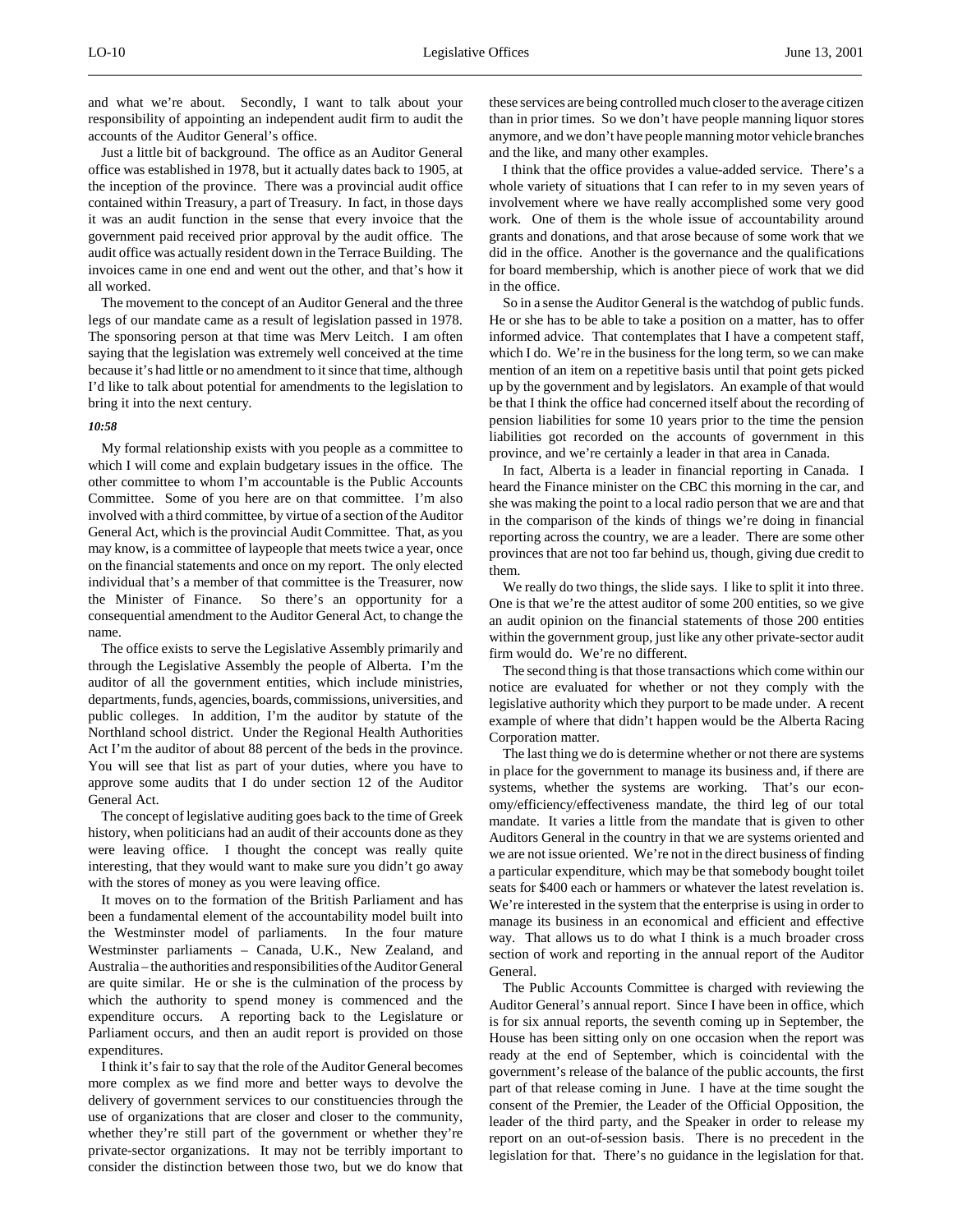What it does is get the report out on a timely basis, and it doesn't sit on the shelf until the Legislature reconvenes. Then when it reconvenes, the Public Accounts Committee has an opportunity to question me and my staff on the content of that report for two sessions. That starts off the regular calendar of review of a variety of ministers, that part of the calendar having just recently concluded.

# *11:08*

֦

The next slide is too busy for you to read here, but I encourage you to read it in the handout form. This is where I see some of your responsibilities and my responsibilities coming together and what you as a committee have to do. Because a number of you are new to it, one of the primary duties that you have is to recommend the appointment of an Auditor General. So when my term is concluded, you will have the responsibility to come together as a search committee and find someone to replace me.

Another thing that you're supposed to do is annually review my salary and do something about that, I guess. The process that has actually happened over the period of time that I've been here is that once the senior officials' salaries are set, then there's some paralleling of the information to the Leg. officers. The chairman of the Leg. Offices Committee takes those things into account, holds a meeting, and then approves the four legislative officers' salaries.

You can make a recommendation, and you can vary a regulation or order that's made under the Financial Administration Act or the Public Service Act with respect to the operation of my office. While some of those rules and regulations are not applicable to the office, I can tell you that we make a big point about following the government lead on that. So things like meal allowances, hotel allowances, travel allowances, the salary structure, the composition of the office, how the people are titled: all of that sort of thing mirrors the public service rules and regulations.

So we've been successful in maintaining that relationship albeit that the government evaluates its people using the hay method. For those of you who've been associated with the hay method, it's quite a sharp pyramid type of organizational structure which is quite different from a public accounting office, which is much less of a sharp pyramid but flat out. So, for example, there's me, and then there are six people under me that report to me. That's a very flat organization. We really only have two other major classifications in that: principals and managers. That is more the partnership model than it is the hay method, but we shoehorn ourselves into the government system.

A few comments on things that I think you need to know with respect to my office. The legislation needs updating. There are three things that we want. No, I'm going to get to that in a minute. I'll come back to that.

Our work demands continue to increase. The creation of 17 regional authorities for child and family service operations and eight PDD boards added considerably to the workload, particularly as we meet the March 31 audit date and the June 30 deadline to have all of that work done. So we do have increasing work demands, and our staffing levels really haven't changed materially since 1996. Our staff costs are increasing. It's primarily due to the marketplace pressure. The marketplace for us is the private-sector public accounting firms, and that creates a competitive environment in which we have to compete for staff.

On top of that, for those of you who, again, are new, we do use agents to conduct a substantial portion of our work, 3 and a half to 4 million dollars' worth a year. The reason for using agents is threefold. First is geographics, so that office staff don't have to be traveling from Edmonton to Fort McMurray to do the regional college up there, going up on Mondays and coming back on Fridays. Rather, we have a local firm act as our agent, and then we coordinate with them in the planning and conclusion of the

engagement. It's very cost-effective.

The second reason is that we may have issues on technical expertise, in that we don't feel it's appropriate to train somebody to work in that particular area on a full-time basis when we don't have a full-time job for them on that basis. So we will hire expertise from a particular firm that we believe could provide us that on a reasonable basis, and we're not then committed to substantial education costs or year-round commitment.

Lastly, it takes us out of the peak. We have all these year-ends that are March 31, and the profession basically has the peak at December 31. They have staff available that they can loan to us on an individual basis and help us work through the peaks so that we're not staffing for the absolute demand of the peak time.

The key item on the legislative change would be that, as I indicated, the Auditor General Act has not received any substantive amendments since 1978. There are three things that have arisen in my time in the office which I think are worthy of addressing.

The first one is that I don't have the power to compel evidence under oath. I'm the only Auditor General in Canada who does not have that authority, and I'm the only legislative officer of your Legislature that doesn't have that authority. For whatever reason, it wasn't included in the 1978 legislation. Where it became difficult for me was in the request by the Premier to do the work in connection with the refinancing of West Edmonton Mall. That led to a request of a number of people to provide me with evidence under oath. Now, those that complied with that did so on a voluntary basis, and those who didn't comply with it are just a group of names which didn't comply with it. I didn't have the opportunity to listen to those people and know what they might know about the question at hand. So I would say that that handicapped me in a substantial way, and I think the Auditor General, with the appropriate mechanisms of accountability, should have that authority.

The second one I referred to a few moments ago, which is the tabling of a report out of session. I think there should be some framework for that to happen. If the framework that I've been using is appropriate, then perhaps we could get that established in some written format.

Then due to a confusion over who was to report to whom on what with respect to West Edmonton Mall, I think it might be worthy to determine that the addressing of reports made at the request of ministers of the Executive Council is clear and that it's not a confusing matter. You may remember that there was some controversy in the press about who I was going to report to and whether or not my report become public, and on it went.

So that's sort of what I would say is on the to-do list.

I thought you might just be interested in how our total audit hours have gone since 1996 at 130,000. The green line is the actual one. The dotted line is the smoothed-out mathematical equivalent of the green line. You can see that our total allotted hours have been on an upward plane along the way. As more and more things get devolved to the community, I would say that that line would continue to go up, and as the province becomes bigger and bigger, that line likely would go up too. I think it's gone up in a fairly measured way.

### *11:18*

Our staff numbers have fluctuated between 113 in 1996 to a high of 118 in fiscal 2000. We're presently at 114. To take the number on a particular day is perhaps a little misleading because we are a student training office and we'll have an influx of students twice a year, once in the fall and once in the spring. Then on the other end of that chain, we have some graduating with their accounting designation, and they tend to move on. We don't necessarily have a place for everybody at the higher end.

I thought it might be worth while to see some numbers, and I'd be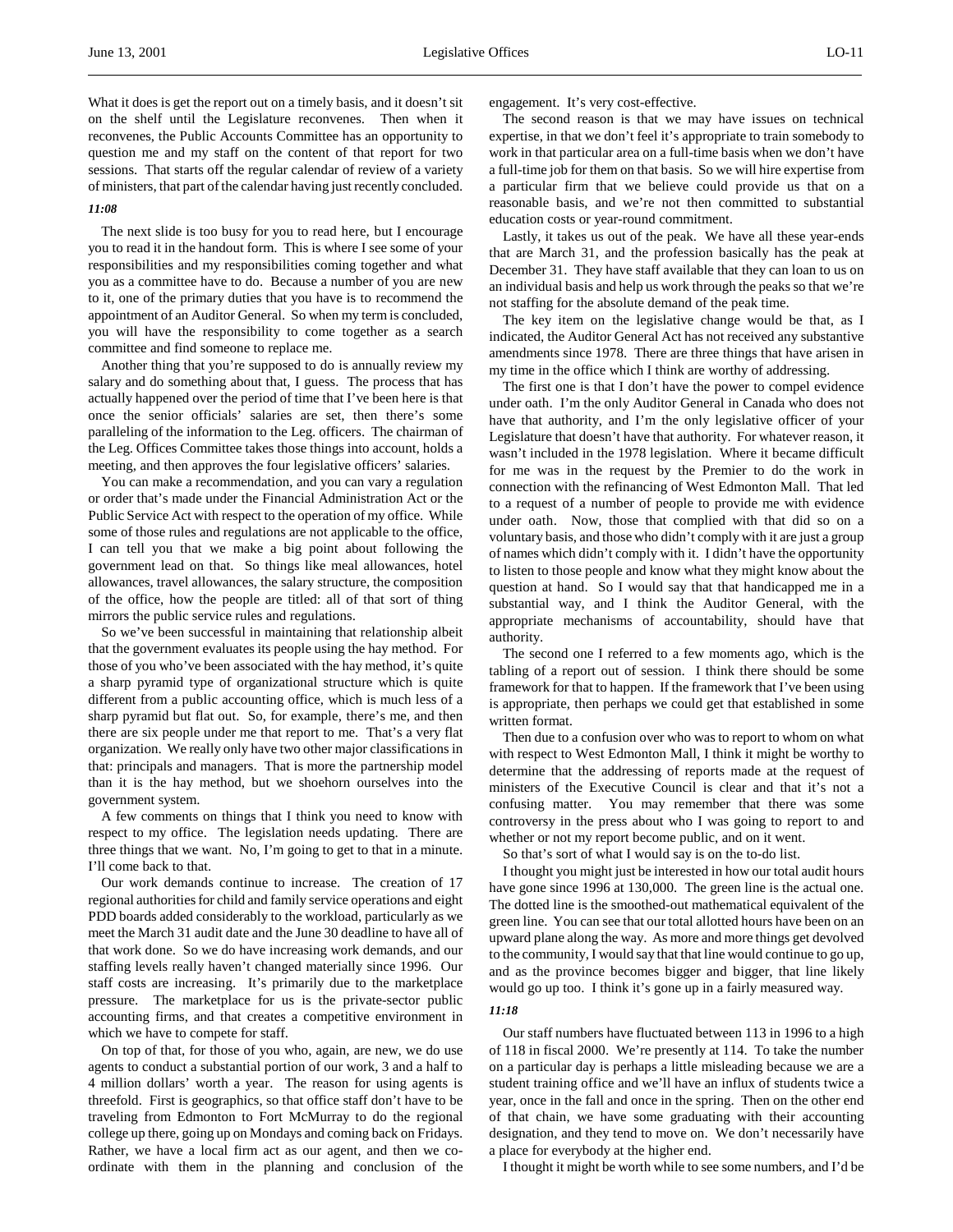happy to address the numbers today or at another time. What information we've given you is a summary financial statement of our operating statement with the actual for the year 2000 on the lefthand side, our budget supplemental and revised budget together with our actual, which is not audited yet because we don't have an auditor. We're going to have one of those right away.

We're going to turn back \$2.1 million. A lot of the reason for the \$2.1 million on the capital side is that we weren't able to get to it because of delays principally through Alberta Infrastructure in doing that work. Although we did get a piece done in Calgary, in the Edmonton office we didn't. On the operating side we've had a number of efficiencies, which allowed us to turn back \$1.8 million.

Lastly, we need you to address the issue of the appointment of an external auditor. My office is the only organization in the government where somebody from outside comes and does the audit. Obviously, I can't do an audit of my own accounts. At least, you wouldn't like it, and neither would I. Besides that, the fee isn't enough for me; I'd need more fee. To be serious, the act requires you to appoint an auditor.

We went ahead and with the chair's knowledge circulated 11 firms in the Edmonton area asking them to submit statements of qualification based on predetermined criteria. Now, I should tell you at the outset that those firms that act as my agent are not eligible to come in and do the audit, because they would be in a conflict of interest. So these 11 are firms that tend to be smaller firms and that we believe might be capable of doing the audit, but they do not include the big four or five or six or however many there are these days. The firms are all located in the Edmonton area obviously. We don't need to be looking at travel costs. As I said, they're not an agent of the Auditor General.

Five firms responded to our request, three declining the invitation to submit information and two responding positively. The two firms were Kingston Ross Pasnak and Peterson Walker. Kingston Ross Pasnak have been the auditor for some 11 years. How did they get there in the first place? There used to be a tradition that the Auditor General's office was audited by the same auditors as the Institute of Chartered Accountants of Alberta, but then somebody became the auditor of the Institute of Chartered Accountants of Alberta that was an agent of the Auditor General, so that kind of rotation ceased.

I believe copies of the proposal material were provided to the chair, so today we are requesting that you appoint one of those two firms as our auditor. The urgency of it is that I need to get the audit done in order that our accounts get assembled with all those of government and that we don't miss the date on all of that material. It's not a huge audit. Monica has the materials well in hand, and the process should go fairly easily. Let me hand out a little table that gives some material with respect to the two firms.

THE CHAIRMAN: Thank you very much. Mr. Ducharme.

MR. DUCHARME: Thank you, Madam Chairman. In your letter of May 8 you indicate that there are two firms, and you've also indicated that verbally to us, but you do indicate that your choice at this point in time would be to reappoint Kingston Ross Pasnak. In your verbal presentation today you didn't indicate one way or the other. I was wondering if you could comment a little bit more on that.

MR. VALENTINE: Monica, go ahead.

MS NORMINTON: It was solely for expediency because of the time lines. It wasn't any preference because of qualifications. It was just because now the time is even shorter. It's just because of the short time lines, and they're very familiar with the office. There's no other preference.

MR. DUCHARME: Well, I'd be prepared, Madam Chairman, to make a motion that the firm of Kingston Ross Pasnak be appointed as the financial statement auditors for the office of the Auditor General for a five-year term beginning March 31, 2001, and terminating with the audit of the office as of the March 31, 2005, year-end.

THE CHAIRMAN: Okay. I've got three people on the speakers' list, so I guess firstly we need to find out if it's on this motion. Mr. Friedel.

MR. FRIEDEL: No. Mine's a different item.

THE CHAIRMAN: We'll get back to you.

DR. PANNU: My question has to do with the letter, Peter, that you wrote on April 6 to the chair, where you lay out the conditions and the considerations that should play a part in determining the choice of the auditor for your office. I particularly took note of the statement in the paragraph which talks about the issue of independence, that perhaps a firm that has audited the accounts again and again becomes familiar, develops relationships with the office.

MR. VALENTINE: I think there are two arguments about that, Dr. Pannu, and I've been involved in these arguments in my career. There are two ways to deal with it. One is to change firms, and the other is to change responsible personnel.

In my old firm we had to change responsible personnel, whether the client liked it or not, at the end of the sixth year. We had lots of clients that historically had been clients of the firm since its inception, whenever the beginning was. On the other hand, I have argued as somebody wanting to get new work that the preference would be to change auditors. So I can argue the case on either side.

What's important, of course, is the auditor's state of mind and the influence or the threats to his independence that come by virtue of some form of influence. I think that if we had any serious concern about either one of these firms acting as auditor today, I would have to tell you. I couldn't go on professionally without having made the comment.

Now, I haven't answered your question. I've just said that there are two sides to the argument. So I'd like to sort of stay there.

#### THE CHAIRMAN: Okay.

Mr. Tannas, is yours on this motion or something else?

MR. TANNAS: In part. I'm just going to say that I was here 11 years ago when we appointed this group, and one of the things that needed to be done with a new group coming in is that you had to allow them a lot more money and a lot more time, which then dropped in subsequent years. So there's a big learning curve in the first year or so. That's an added item to consider if you were to switch, that there's a big change there that requires extra money and extra time, and if we're short of time, then it makes it awkward.

# THE CHAIRMAN: All right. Thanks.

MRS. FRITZ: My comments were similar. I read the letter as well. When I saw that our Auditor General had stated that we should look at preserving our real and perceived independence, that was a red flag for me. So it was good to hear you today say that either firm is going to be fine, that you don't have any concerns about either firm,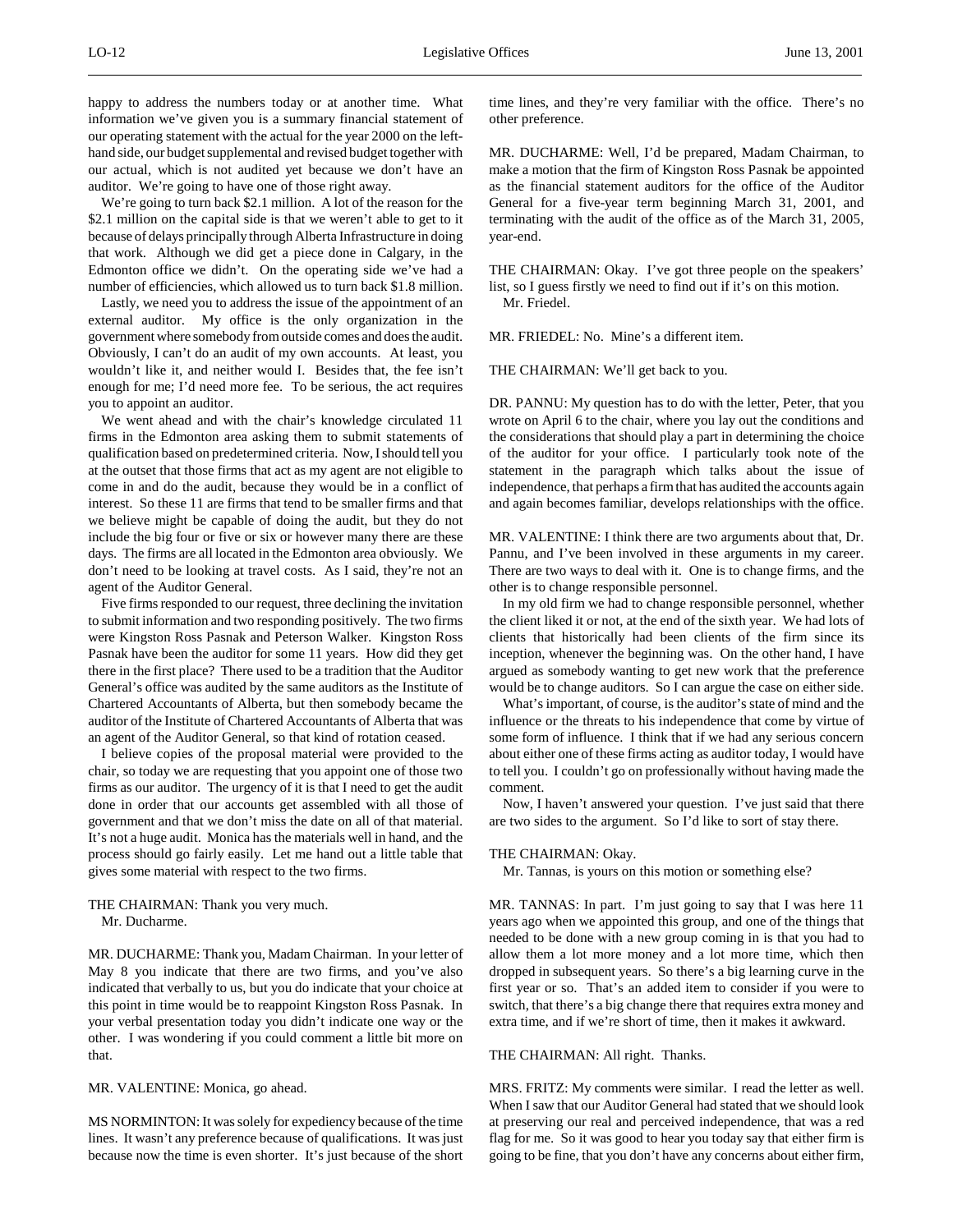and that you're looking really at a time factor.

I think that 11 years is a sufficient amount of time for one firm to have been auditing, you know, the Auditor General's area. When I looked at this, I know on the chart it said that it's 14,000 and some dollars or whatever, but when I read the submission, it can even be as low as \$12,500. So the concern of extra moneys isn't one that I would have. It was similar as well. So I think that in looking at this, I would be supportive of having another firm come forward after 11 years that is just as qualified as the firm that is doing the auditing now, and I would support that.

## THE CHAIRMAN: Dr. Taft.

*11:28*

DR. TAFT: Just a clarification and then a comment. Was the motion to appoint the auditor until 2005?

# THE CHAIRMAN: It's a five-year term. It's 2006.

DR. TAFT: Can it be shortened maybe to reflect the changing of the guard that you're anticipating in a couple of years, or is it required to be five years?

MR. VALENTINE: If you want my counsel on the matter, I would say that five years is the minimum. The reason I say that is that if you expect the firm to invest in the engagement and do a good job year over year, they need to have a reasonable period of time in which to do the work and make a decent return on the engagement.

My personal view about rotation of auditors is not held by everybody, but people would acknowledge that I have a point, and that is that in the public sector where auditors are being appointed for school boards or hospital boards or any sort of not-for-profit type of organization, we should appoint an auditor for a long enough period of time that he or she can make a meaningful difference to the engagement, and then when it comes time to evaluate that process, maybe at the end of seven or 10 years, you call for proposals again, and that incumbent doesn't get to propose. To ask the incumbent to prepare an audit proposal at considerable cost only to be knocked out of the blocks sort of from the beginning I think is totally irresponsible and unfair. So I think it should be a meaningful period of time, and then at the end of it there's no reappointment.

Now, where we suffer here is the number of firms that (a) have the horses and (b) are eligible to be the auditor of this very small piece of the government sector that doesn't get audited by the Auditor General.

DR. TAFT: So if I could just make my thoughts, I would support Yvonne's suggestion as I understood it, to maybe consider a new auditor or else just extend the term of the existing auditor for two or three years. That leaves the door open for the successor to change firms if he or she wishes when she or he arrives.

MRS. O'NEILL: I just wanted to say very quickly that I would be in favour of us renewing with the firm that has done it before purely on the basis that they have an understanding in their practice of what government is about and what the public sector is about.

THE CHAIRMAN: Are there any other comments on this?

DR. PANNU: I would like to, I think, support the suggestion at this stage that's been made that we in fact look at the firm not recommended for appointment. From the Auditor General's letter here, the recommendation, there's a clear acknowledgment that both firms are equally qualified in terms of personnel. One firm has been doing the auditing for 11 years, and I'm persuaded by the Auditor

General's own argument that the issue of independence does arise with long tenure of auditors.

Given that, I find the recommendation at variance with the very wise counsel that came to us from the Auditor General. So I'm in favour of us seriously considering changing the auditor. When you make a change, a new firm has to develop the knowledge, and if we appoint this new firm for a five-year period, any time that a new firm invests in learning about how the system works pays off in the long run. So sooner or later someone new has to come in. We can't guarantee to ourselves that another firm that we'll look for a few years down the line will have already had the experience of auditing the office.

So, in light of that, I would suggest that we consider seriously going with the new firm rather than renewing the contract with the one that we have presently.

MR. FRIEDEL: I'm going to, well, first of all, go along with the motion as it is. Over the eight years that I've sat on this committee until this discussion, the audit of the Auditor General's office has probably been one of the least controversial of any issues that we've ever faced. To raise this level of discussion almost makes it sound as though there is a controversy or that there could be some level of inside influence that would make it something that one would want to question. I think we're looking here at something that's a very nominal cost. Perhaps the new cost isn't an issue, but it still is a time and cost-efficiency issue. I also believe that the level of protocol and ethics that's been established over the years in the CA field has been one that is rarely – I have never heard of it ever being questioned.

I don't have a problem with continuing with something that's working. There's been no question from anywhere in government circles, the Auditor General's office, or even outwardly that I have ever heard that says: hey, you know, this might be time to shake things up and get a new firm in. To change it just for the sake of change is almost what we're doing here.

I'm going to recommend that we follow the motion and appoint Kingston Ross Pasnak.

THE CHAIRMAN: I don't have anybody else on the speaker's list, so let's go back to the original motion by Mr. Ducharme, which was that

the firm of Kingston Ross Pasnak be appointed as the financial statement auditors for the office of the Auditor General for a fiveyear term beginning March 31, 2001, and terminating with the audit of the office on March 31, 2005, year-end.

DR. TAFT: It's 2006.

THE CHAIRMAN: It's year-end 2005. All in favour?

HON. MEMBERS: Agreed.

MR. FRIEDEL: I have one question, my original question.

THE CHAIRMAN: That's right. Sorry.

MR. FRIEDEL: On the one slide – you don't have to put it up again, because we all have it – there's one that's called Key Items Work Demands, which showed that the actual total audit hours declined from 1997 to 1999 and gradually declined over a couple of years, and then you showed the dotted line extending in a significantly

THE CHAIRMAN: Any opposed? Motion carried. Thank you very much for your presentation.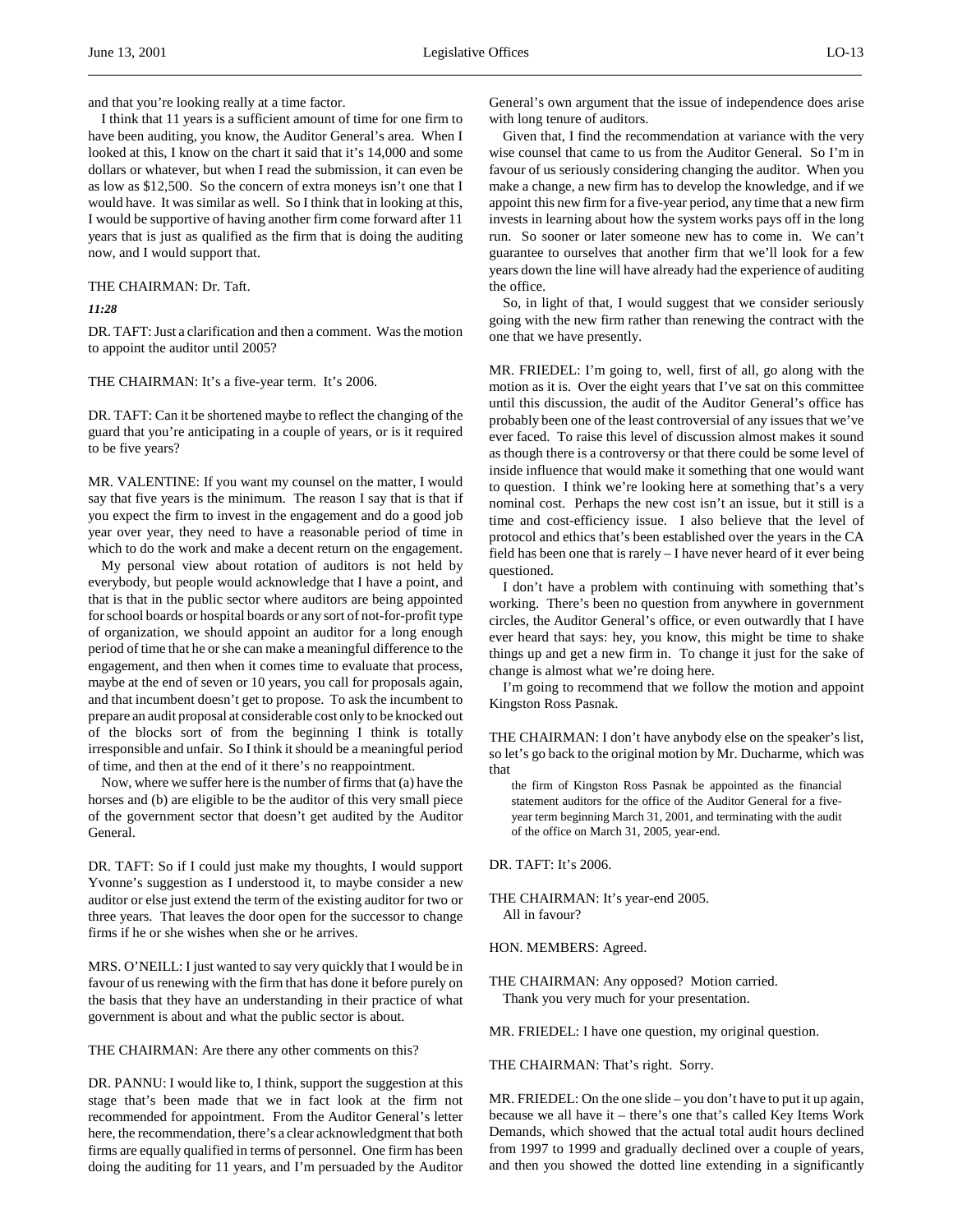upward trend. Is there an event or an anticipated event that would suggest that that workload would peak that quickly again during this year?

MS NORMINTON: We have a number of projects that weren't completed this year due to staffing demands, and we have five new staff. So that's part of it, and those projects that were carried forward from this prior year due to change in priorities amongst the clients are going to be carried forward.

# MR. FRIEDEL: Are there some significant new duties?

MR. VALENTINE: The one area which has caused us a substantial increase in the hours has been the child and family services authorities and persons with developmental disabilities. As you may know – and if you don't know now, you certainly will read about it in my report this year – the whole relationship of board governance over employees who are not employees of the authority but rather employees of the department, being serviced by a central service organization for accounting and financial matters, dealing with a transition from the old responsibilities in the department to their new authorities without certain legislative authorities has been, in short, a mess. It has taken an inordinate amount of time in order to conduct those audits.

There's also the whole area, then, of those organizations which contract people in the private sector to provide services to them. What is the accountability model that's being employed to make sure that there is an efficient expenditure of public funds on looking after children in need and persons with developmental disabilities and the like?

MR. FRIEDEL: You did mention that particular issue at previous meetings. I'm looking at that dotted line and seeing where it intersects the gradual, average increase and would follow it up with a question: does that mean that that dotted line is going to keep going up, in your projection, at that level, or will it likely taper off and join the average again?

### *11:38*

MR. VALENTINE: Well, you know, how big is this province going to get? I don't know how many people move into Calgary in a week. Is it 30,000 people we get in a month in this province? So if you take that down the road, just by virtue of the population growth government will be somewhat bigger. There will be more people seeking more services. How you plan your business, of course, is up to the government; the mechanism of how you deliver is up to the government. But as I've said on a number of occasions, that doesn't diminish the responsibilities that I have with respect to reporting to you on the economy, efficiency, and effectiveness of the expenditure of those funds.

MR. FRIEDEL: Not to belabour it, but the gradual incline . . .

MR. VALENTINE: It's the total audit hours of the office.

MR. FRIEDEL: I'm looking at the intersection of the two dotted lines. One looks like it's going to keep going up markedly, whereas the other one would assume that it takes into consideration the gradual growth of the province.

MR. VALENTINE: I would think it won't be perfectly up or perfectly down. It'll grow with the province, I would think. What sort of benchmarks would you say? I don't know. At the moment I think it's pretty good. We've done what we've been able to do in the growth of hours with relatively constant staff with the office.

THE CHAIRMAN: Okay. Thank you very much for your presentation and for joining us today.

I would like to just make a brief suggestion to the committee, and we've already checked this out with the Ombudsman. The rest of the items on our agenda today are for information except for one decision that we were hoping to accomplish today. So with your indulgence – and the Ombudsman's fine with it because it's to the benefit of the officers that we actually deal with this today – I would actually like to move to item 8. The reason for that is that a number of you have mentioned that you will be leaving exactly at 12 o'clock, so I prefer, while we have the attendance, to deal with the one issue left, if that's okay.

MR. VALENTINE: Madam Chairman, can we talk to the auditors?

### THE CHAIRMAN: Absolutely.

MR. VALENTINE: Because we need to get on with it.

# THE CHAIRMAN: Thank you very much.

Just very quickly: achievement bonuses. Apparently our Leg. Offices have been involved with the government's bonus strategy, and I think the Auditor General had referred to there's a lot of alignment between how we treat staff and senior officials and whatnot. I understand that bonus discussions take place at budget time, so bonuses that were discussed for the year-end of March 31, 2001, were part of the budget discussion in the fall. It also just came to my attention that because we didn't have a committee in place at the time of March 31, we are the first committee to meet following the election, and the bonuses for the Leg. officers need ratification.

So once this was brought to my attention, I went back over the last couple of days to the previous members just so I could have the benefit of their memories and discussions and their counsel on what to do with this particular motion. I think maybe, Mary, if you want to share what you know, and certainly Gary and Denis can add to it.

Just very briefly, we need ratification for something that occurred prior to our being put on this committee. I think that the discussion about achievement bonuses and what they could and should and might look like in the future will be a discussion for us in the fall, because it's going to be wrapped up into our next budget discussions.

So, Mary, if you just want to make a few comments.

MRS. O'NEILL: Yes. Madam Chairman, I'd like to put a motion on the floor. To explain, this was a consideration, as you've just mentioned, that was considered at our budget deliberations previously for the past year, but it's come to my attention that we need a motion. We need to formalize it with a motion for the past. So what I'd like to do is to put in that the Standing Committee on Legislative Offices authorize that the officers of the Legislative Assembly be authorized to pay achievement bonuses consistent with the government's achieving its bonus strategy for the 2000-2001 year and consistent with the public service in the amount of 10 percent for senior officials.

THE CHAIRMAN: Okay. I think, if I'm not mistaken, you said Leg. Assembly instead of officers of the Legislature.

MRS. O'NEILL: Officers of the Legislature. Oh, I'm sorry; I said Legislative Assembly. I'd like to correct my motion then. So it should read:

the Standing Committee on Legislative Offices authorize that the officers of the Legislature be authorized to pay achievement bonuses consistent with the government's achieving its bonus strategy for the 2000-2001 year and consistent with the public service in the amount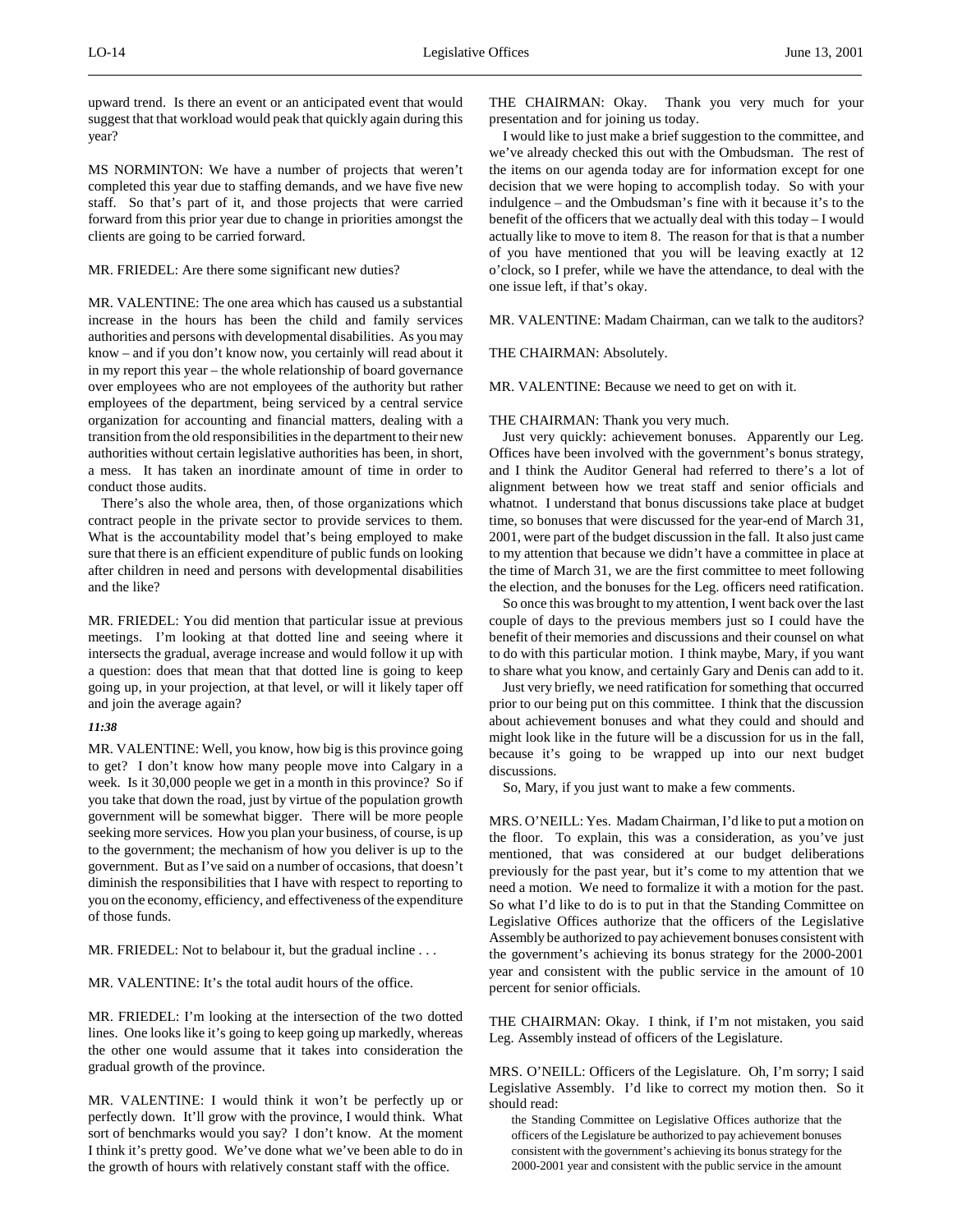of 10 percent for senior officials.

#### THE CHAIRMAN: Okay.

Mr. Friedel, you wanted to add something?

MR. FRIEDEL: Yeah. You mentioned this thing about, you know, the historical view of paying these. Since it started, it was actually very difficult to rationalize how you're going to pay the legislative officers when we as a committee have certain jurisdiction in how we deal with them but at arm's level in terms of interfering with their actual work.

I think we came to terms at the beginning by saying that we're tying the salaries of these officers to the equivalent level of public service so that we don't have to specifically go out and look for subjective criteria to do it under. The payment of the bonus has almost been a nominal thing simply to maintain that level of parity rather than us presuming that we could go in there and evaluate what's going on in the offices and destroying that arm's-level protection that they have. So even when you mention the possibility of this fall going in and reviewing that process, it never hurts to look at it, but I think it's important to realize that if we do make changes that call for a subjective review, then we may have to really look closely at our relationship with the officers.

THE CHAIRMAN: Are there any other comments on this motion?

DR. PANNU: I think I agree with Gary's observations on the issue of how we should deal with it. I'm a bit uncomfortable about ratifying something that's not on record as a decision made by the previous committee. Was there no motion by the last committee on this?

THE CHAIRMAN: No, there wasn't. It appears that each year there has been a motion by this committee after the discussions and after it has been determined. Frankly, the motion is usually after the yearend because you've got to wait and see what happens with the bonus strategy and the increases that we're talking about. So the motion isn't made at budget time. We're following up after the year-end.

Any other comments? All those in favour?

HON. MEMBERS: Agreed.

THE CHAIRMAN: Opposed? Carried. That's great.

Before we bring in the Ombudsman, just to deal with the only other item left on the agenda. It's the information about the conferences. We will be getting more information on it, and we'll send it out to you. Typically, as in the past, you indicate whether or not you're interested and let the chairman know. In our budget we apparently have enough money to normally send two people to each of the conferences. Sometimes it can be two to each, and then sometimes three might want to go to one and one to the other, whatever. But that's an indication of the level of support for committee members to go to these conferences. Like I said, we'll get more information, and then just indicate to me if you have any interest in either one of those conferences. Okay?

At this point we will bring in the Ombudsman. Maybe what we'll do while you're setting up is quickly go around the table and introduce ourselves because we have a number of new members here, and then you can introduce your staff.

[Mr. Ducharme, Mr. Friedel, Mrs. Fritz, Ms Graham, Mrs. O'Neill, Dr. Pannu, Dr. Taft, Mr. Tannas, and Mrs. Tarchuk introduced themselves]

MR. SUTTON: Good morning, everyone. My name is Scott Sutton. I know the hour is very late, and you're anxious to get going. I have a short slide presentation that I want to share with you, and hopefully it will give you a little bit of an insight into the institution we call the office of Ombudsman. I know that Brian Fjeldheim was in here. I'm sure he took a fair bit of your time, and that's probably why you're running a little bit late.

### *11:48*

Anyway, because of the hour I'll run through the presentation rather quickly. It will give you a bit of insight into what it is we do and how we do it. We're going to be ready to roll here in about in two seconds.

I'm sorry, everyone; I'm remiss. I did not introduce my colleague. This is Ms Lynn Scott, from my office. I apologize for that.

# MS SCOTT: Good morning.

MR. SUTTON: I was a little rattled because we couldn't get this machine running.

As I said, I'm going to run through this rather quickly because the hour is late. At the completion of this presentation I have some handouts for you, and I certainly would be willing to answer any questions you might have.

Alberta is recognized for having the first office of Ombudsman in North America. It was started in 1967 in all provinces with the exception of Prince Edward Island and Newfoundland, who did not have one. Newfoundland just passed legislation to have something akin to an Ombudsman.

Previous Alberta Ombudsmen. I'm number 6. That gives you an idea of where they came from and who they were.

What is an Ombudsman? Appointed by the Legislative Assembly and conducts impartial investigations into complaints from individuals who believe they've been unfairly treated by the provincial government. Again, the key words in here are "impartial" and, in the second paragraph, "independent." An independent thirdparty reviewer. I am not an advocate for anyone.

I've got a couple of relevant sections that I just want to quote to you. The term of office is for five years. I'm in my fourth year at the present time. Section 11 of my statute gives me the empowerment to do the work that I do. Again, I'm running through this rather quickly, folks.

It's important to know that I can do an investigation on a complaint made to me or also on my own motion. There are several venues to follow through. A committee of the Legislative Assembly can request an investigation. A ministerial request can come forward.

That is the structure of my office. I have an office in Calgary, and I have an office in Edmonton. I have seven full-time investigators, and I have a total staff complement of 20 people. At the present time I have one staff on medical leave, and I have one staff on maternity leave.

Last year we went into statistical reporting to coincide with the fiscal year. This data is for a 15-month period. It shows that the overall inquiries were 7,297 last year. We have the big five, as we call them. These are the areas that most of our work comes from. Children's Services, correctional services, Human Resources and Employment, maintenance enforcement, and workers' comp account for 84 percent of our work.

These are the investigations that were conducted last year: 475. That gives you a quick breakdown of the different departments and the numbers of investigations that were conducted with that.

Of the 831 files that we opened last year, 57 percent were investigated. Sixty percent were not supported. That means that we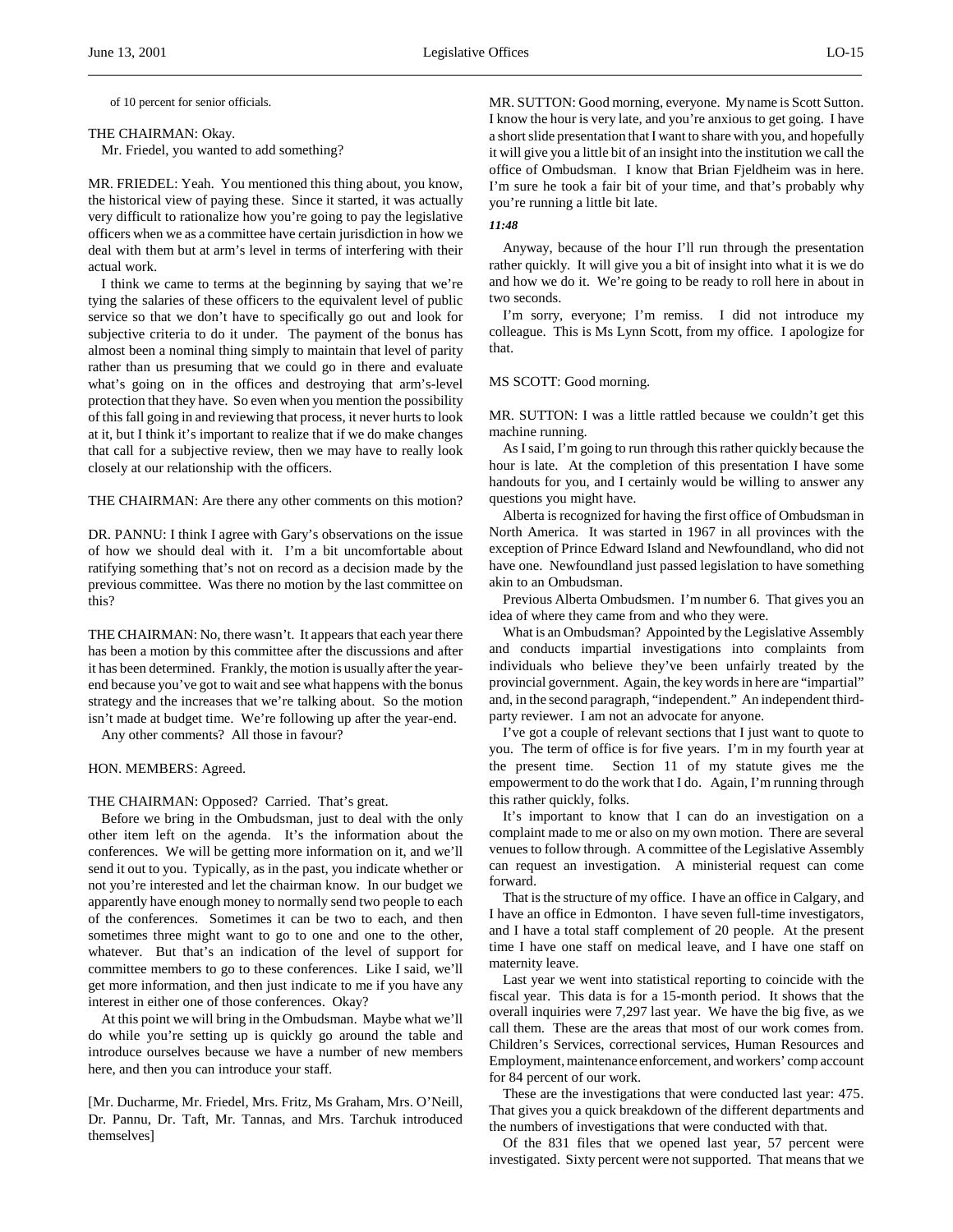found no wrongdoing by the department or agency. Thirteen percent were discontinued for various numbers of reasons. In 27 percent there was some support or full support. When I say "some support," that could mean a procedural process; it has nothing to do with the decision that was rendered. That gives you an idea of the departments and the number of complaints that we do get for the various departments.

I think it's important to understand that in the past there has been some feeling that the Ombudsman was an alternate decision-making process. That is not the case. It's process driven. There's a methodology in how we do our work. I've just included this slide to show you the process that happens when a complaint is received at our office.

Assign the complaint to an investigator, one of the seven. My legislation says that when I open an investigation, I must correspond with the deputy minister of the department involved and with the complainant, which I do. I deal with fairness in process, and that's what the investigators will follow. They have a checklist that they have to follow in doing their work. We deal with a lot of very focused and troubled individuals, and at times it's very difficult to isolate exactly what is the issue that deals with the administrative process within the government.

What we look at is that we determine whether the decision was made within the statutory mandate. Is the policy current with the legislation? Are they congruent with the legislation? Different things like that. Was the decision grounded in the evidence presented? How did the decision-maker consider the evidence? Was it written so a reasonably informed person could understand it? Was it made by an impartial and independent decision-maker? We determine whether the reasons for a decision were adequate. Were there participation rights? Another one that has come up of late was discretionary powers. If there were discretionary powers, were they used?

At the conclusion of the investigation the investigator will give me a written report in a standard format with a recommendation for my review. I will review it – I review all investigations – at which point a letter will be sent to the deputy minister and to the complainant outlining the findings.

If a recommendation is made to a department for some corrective action, I have not run into a problem where we haven't been able to come to some resolve. There are various venues available to me, and I have found that there is a genuine willingness, if there is a problem, to right that wrong. We don't really run into problems that way. I do keep track of all the recommendations that go out, and we will follow up. I'm not overly vocal in the way I do my work, but I'm very tenacious and I won't let go of things.

# *11:58*

I've just got to put in a couple of real quick samples for you to give you an idea. In Justice and Attorney General we do a lot of work for maintenance enforcement. We had one situation where a gentleman had been paying maintenance for a number of years and had complained to us. When we checked into it, we found out that the child he had been paying for had been adopted and made a ward a number of years prior, ending up in a refund to the gentleman of \$15,000.

We deal a lot with HRE and SFI, supports for independence. This was an interesting one, and this is where I talk about discretion. Even though the overpayment was the result of a department error, the appeal panel upheld the department's decision. The appeal panel did not use the discretion permitted to them in section 17(1)(b) of the Social Development Act. We had brought it to their attention, saying that you do have discretion to make a decision here in a certain manner, which they did.

Correctional services. We have drug testing in our jail systems,

but we had an inmate complain that he was disciplined for a positive test. We went in and had a look, and they didn't do it properly. What our job is is that you have rules to do things. Did you follow the rules, did you do it properly, and did you treat the person fairly?

One thing that is really important and that I constantly have to tell people that come to me is that I'm not there to dispense favours. What I'm there for is to protect individual rights. Okay? I maintain a bit of a low profile. I believe strongly in relationships. You get more bees with honey than you do with vinegar, but it's important for people to know that the vinegar still exists. I work hard at dealing with the deputy ministers that I work with so that we can work in a cohesive way and make some meaningful change.

That, folks, is a real rush through. We did it in record time. I don't want to keep you. I've got some handout material for you now. I know that you've listened long and hard to a lot of people. Some of you have been on this committee before, three of you I believe. Some of you are new to it. I know that Don's been on a long time. So I'm open for any questions you might have. I apologize for scooting through this so quickly, but I know you'd like to break and get ready to go.

THE CHAIRMAN: Thank you very much. Have you got any comments or questions?

MR. TANNAS: Scott, you're appointed by a legislative committee that's an all-party committee. How many other ombudsmen are so appointed, and how many are appointed by the Premier or the minister?

MR. SUTTON: A parliamentary ombudsman such as myself in the other provinces is appointed through a similar process, a very like process. The independence has to be in there, and it's something that the Canadian Ombudsmen Association works very hard towards, to include that. I think the word has been used quite generally, and there are other ombudsmen type functions that are not so appointed.

DR. TAFT: I need to understand a little bit about your jurisdiction over health facilities. I understand you don't have jurisdiction over, for example, regional health authorities and so on.

MR. SUTTON: Not yet.

DR. TAFT: Not yet. Okay. You may be moving in that direction; I don't know. I did notice, though, in a pie chart, I think it was, that 4 percent of your complaints were linked to health. I was wondering how those patients . . .

MR. SUTTON: Well, we do have jurisdiction, for example, over the Health Facilities Review Committee, various government functions such as that. We are moving more and more towards health. We've received a number of calls because there's legislation pending under the Health Professions Act. There has been talk in the House about regional health authorities and having the Ombudsman involved in the complaints resolution process there. So as a result of that, some of that is coming. We are working at getting some amendments to our statute through the House so that we can accommodate some of those concerns.

DR. TAFT: So you anticipate maybe in a couple of years or at some point in the future . . .

MR. SUTTON: I hope long before a couple of years.

DR. TAFT: . . . having jurisdiction over the regional health